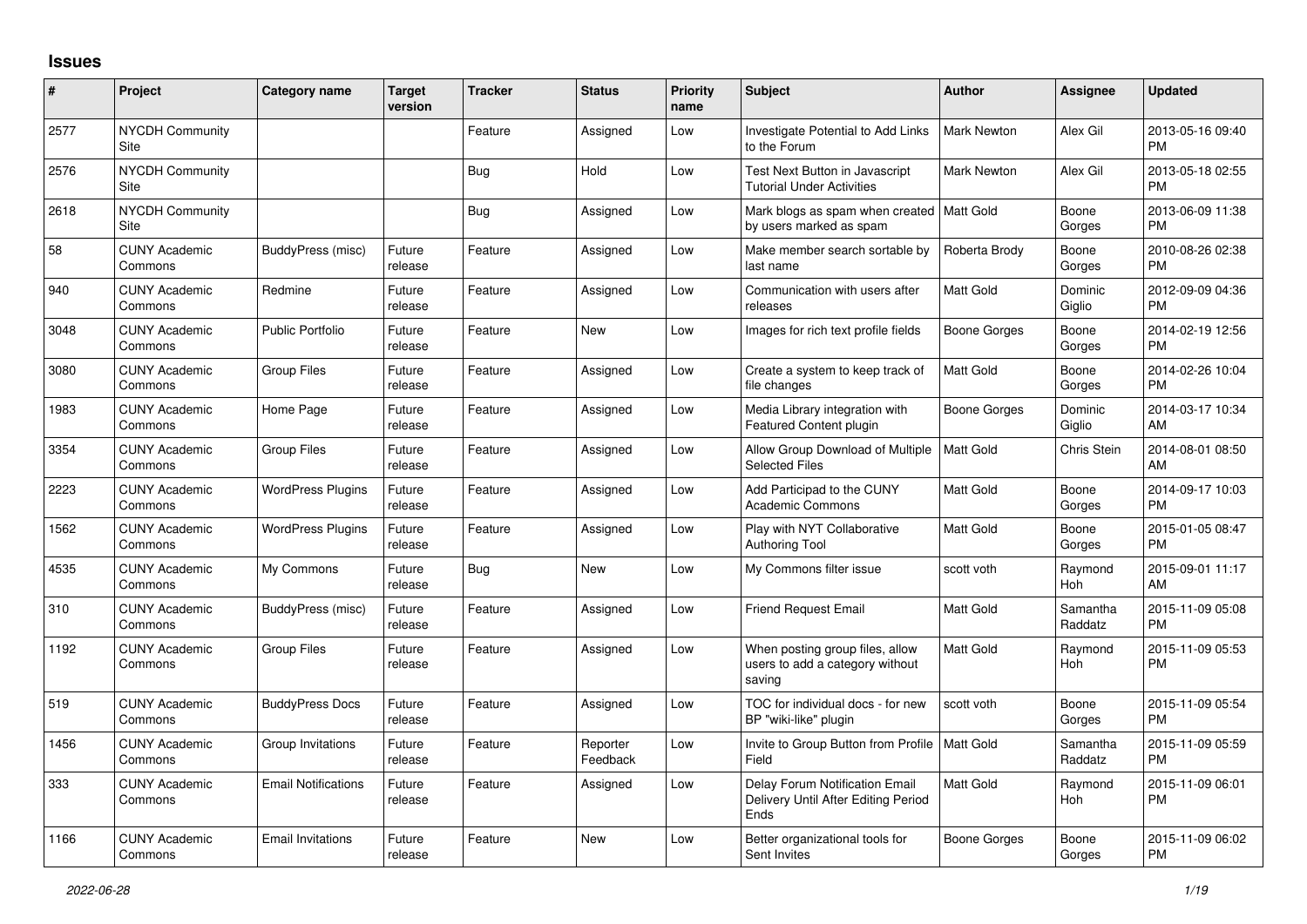| #    | Project                         | <b>Category name</b>     | <b>Target</b><br>version | <b>Tracker</b> | <b>Status</b>        | <b>Priority</b><br>name | <b>Subject</b>                                                                                                                                        | <b>Author</b>           | <b>Assignee</b>     | <b>Updated</b>                |
|------|---------------------------------|--------------------------|--------------------------|----------------|----------------------|-------------------------|-------------------------------------------------------------------------------------------------------------------------------------------------------|-------------------------|---------------------|-------------------------------|
| 1165 | <b>CUNY Academic</b><br>Commons | <b>Email Invitations</b> | Future<br>release        | Feature        | Assigned             | Low                     | Allow saved lists of invitees under<br>Send Invites                                                                                                   | <b>Boone Gorges</b>     | Boone<br>Gorges     | 2015-11-09 06:03<br><b>PM</b> |
| 2013 | <b>CUNY Academic</b><br>Commons | <b>Public Portfolio</b>  | Future<br>release        | Feature        | Assigned             | Low                     | Have Profile Privacy Options<br>show up only for filled-in fields                                                                                     | Matt Gold               | Boone<br>Gorges     | 2015-11-09 06:09<br><b>PM</b> |
| 2325 | <b>CUNY Academic</b><br>Commons | BuddyPress (misc)        | Future<br>release        | Feature        | Assigned             | Low                     | Profile should have separate<br>fields for first/last names                                                                                           | local admin             | Boone<br>Gorges     | 2015-11-09 06:09<br><b>PM</b> |
| 2610 | <b>CUNY Academic</b><br>Commons | Group Invitations        | Future<br>release        | Feature        | Assigned             | Low                     | Request: Custom invitation<br>message to group invites                                                                                                | local admin             | Boone<br>Gorges     | 2015-11-09 06:13<br><b>PM</b> |
| 1167 | <b>CUNY Academic</b><br>Commons | <b>Email Invitations</b> | Future<br>release        | Feature        | <b>New</b>           | Low                     | Allow email invitations to be<br>resent                                                                                                               | Boone Gorges            | Boone<br>Gorges     | 2015-11-12 12:53<br>AM        |
| 5052 | <b>CUNY Academic</b><br>Commons | Social Paper             | Future<br>release        | Feature        | <b>New</b>           | Low                     | Sentence by sentence or line by<br>line comments (SP suggestion #3)                                                                                   | Marilyn Weber           | Boone<br>Gorges     | 2016-02-11 10:24<br><b>PM</b> |
| 5058 | <b>CUNY Academic</b><br>Commons | Social Paper             | Future<br>release        | Feature        | New                  | Low                     | Can there be a clearer signal that<br>even when comments have<br>already been made you add<br>comments by clicking on the side?<br>(SP suggestion #5) | Marilyn Weber           | Samantha<br>Raddatz | 2016-02-11 10:24<br><b>PM</b> |
| 5053 | <b>CUNY Academic</b><br>Commons | Social Paper             | Future<br>release        | Feature        | <b>New</b>           | Low                     | Scrollable menu to add readers<br>(SP suggestion #4)                                                                                                  | Marilyn Weber           | Samantha<br>Raddatz | 2016-04-21 05:21<br><b>PM</b> |
| 1417 | <b>CUNY Academic</b><br>Commons | <b>BuddyPress Docs</b>   | Future<br>release        | Feature        | Assigned             | Low                     | <b>Bulk actions for BuddyPress Docs</b>                                                                                                               | <b>Boone Gorges</b>     | Boone<br>Gorges     | 2016-10-17 10:41<br><b>PM</b> |
| 6389 | <b>CUNY Academic</b><br>Commons | <b>BuddyPress Docs</b>   | Future<br>release        | Feature        | New                  | Low                     | Make Discussion Area Visible<br>When Editing a Doc                                                                                                    | Luke Waltzer            | Boone<br>Gorges     | 2016-10-21 04:16<br><b>PM</b> |
| 6392 | <b>CUNY Academic</b><br>Commons | Group Forums             | Future<br>release        | Design/UX      | Assigned             | Low                     | Composition/Preview Panes in<br>Forum Posts                                                                                                           | Luke Waltzer            | Paige Dupont        | 2016-10-21 04:26<br><b>PM</b> |
| 1423 | <b>CUNY Academic</b><br>Commons | BuddyPress (misc)        | Future<br>release        | Feature        | Assigned             | Low                     | Show an avatar for pingback<br>comment activity items                                                                                                 | <b>Boone Gorges</b>     | <b>Tahir Butt</b>   | 2016-10-24 12:03<br><b>PM</b> |
| 6749 | <b>CUNY Academic</b><br>Commons | Events                   | Future<br>release        | <b>Bug</b>     | <b>New</b>           | Low                     | BPEO iCal request can trigger<br>very large number of DB queries                                                                                      | <b>Boone Gorges</b>     | Raymond<br>Hoh      | 2016-11-15 10:09<br><b>PM</b> |
| 6356 | <b>CUNY Academic</b><br>Commons | <b>WordPress Plugins</b> | Future<br>release        | Bug            | Reporter<br>Feedback | Low                     | Should Subscribe2 be<br>deprecated?                                                                                                                   | Luke Waltzer            |                     | 2017-03-20 12:20<br><b>PM</b> |
| 8675 | <b>CUNY Academic</b><br>Commons | User Onboarding          | Future<br>release        | Bug            | Reporter<br>Feedback | Low                     | Add new User search screen calls<br>for the input of email address but<br>doesn't work with one                                                       | Paul Hebert             | Boone<br>Gorges     | 2017-10-11 11:17<br>AM        |
| 8498 | <b>CUNY Academic</b><br>Commons | <b>WordPress Plugins</b> | Future<br>release        | Feature        | New                  | Low                     | <b>Gravity Forms Email Users</b>                                                                                                                      | Raffi<br>Khatchadourian | Matt Gold           | 2017-10-13 12:58<br><b>PM</b> |
| 5016 | <b>CUNY Academic</b><br>Commons | Events                   | Future<br>release        | Feature        | Assigned             | Low                     | Allow comments to be posted on<br>events                                                                                                              | Matt Gold               | Raymond<br>Hoh      | 2019-03-01 02:23<br><b>PM</b> |
| 5050 | <b>CUNY Academic</b><br>Commons | Social Paper             | Future<br>release        | Feature        | New                  | Low                     | Making comments visible in SP<br>editing mode (SP suggestion #1)                                                                                      | Marilyn Weber           | Samantha<br>Raddatz | 2019-09-17 11:10<br>PM        |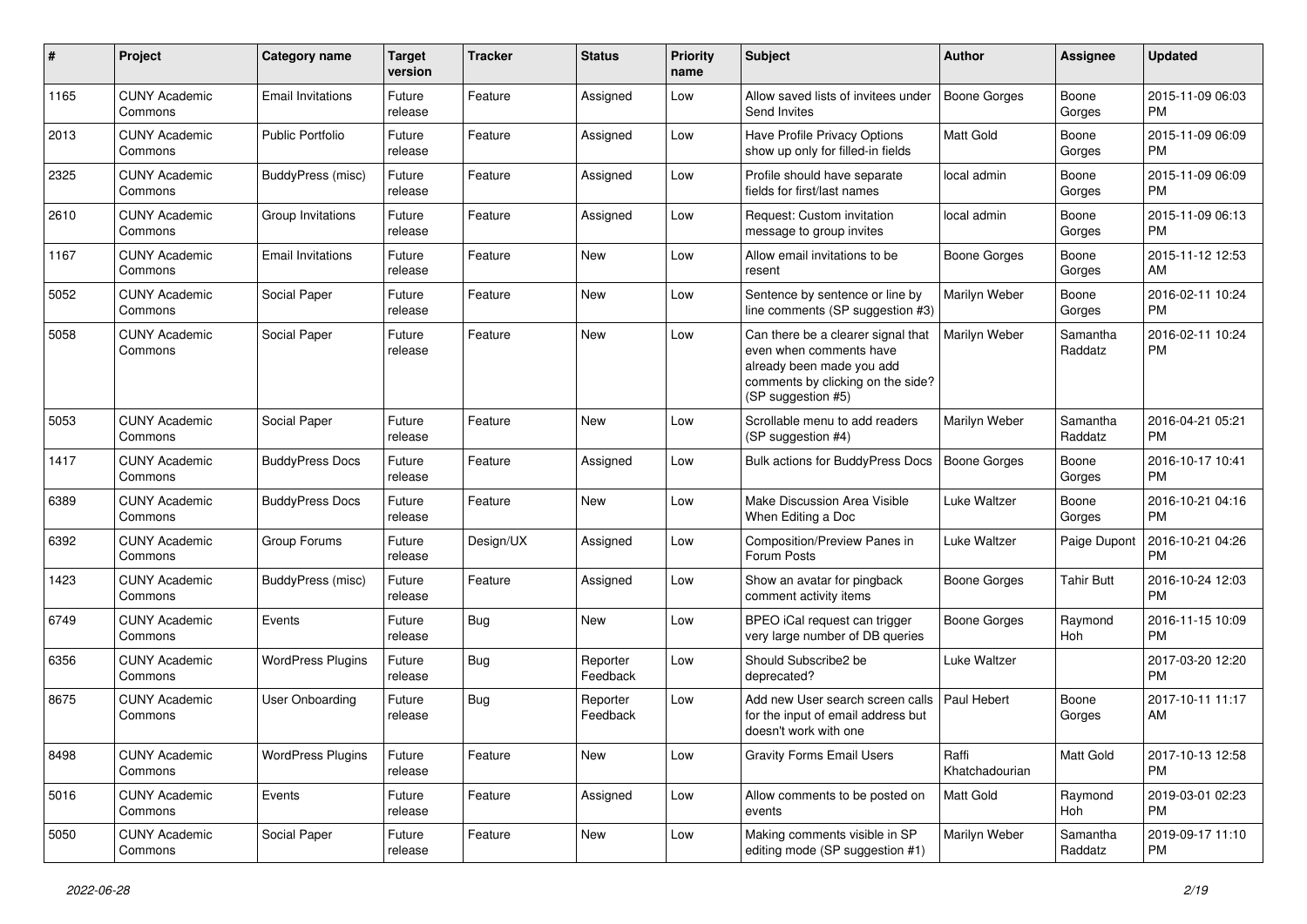| #     | Project                         | <b>Category name</b>       | <b>Target</b><br>version | <b>Tracker</b> | <b>Status</b>                       | <b>Priority</b><br>name | <b>Subject</b>                                                            | <b>Author</b>  | <b>Assignee</b>  | <b>Updated</b>                |
|-------|---------------------------------|----------------------------|--------------------------|----------------|-------------------------------------|-------------------------|---------------------------------------------------------------------------|----------------|------------------|-------------------------------|
| 11971 | <b>CUNY Academic</b><br>Commons | <b>Email Notifications</b> | Future<br>release        | Bug            | Reporter<br>Feedback                | Low                     | Pictures obscured in emailed post<br>notifications                        | Marilyn Weber  | Raymond<br>Hoh   | 2019-11-21 01:14<br><b>PM</b> |
| 3615  | <b>CUNY Academic</b><br>Commons | Redmine                    | Not tracked              | Feature        | New                                 | Low                     | Create Redmine issues via email                                           | Dominic Giglio | Boone<br>Gorges  | 2017-11-16 11:36<br>AM        |
| 13912 | <b>CUNY Academic</b><br>Commons |                            | Not tracked              | Feature        | Hold                                | Low                     | posting "missed schedule"                                                 | Marilyn Weber  |                  | 2021-02-23 10:46<br>AM        |
| 3419  | <b>CUNY Academic</b><br>Commons | Group Invitations          | 1.6.14                   | <b>Bug</b>     | Testing<br>Required                 | Normal                  | Neatening the display of<br>messages on group requests                    | Matt Gold      | Boone<br>Gorges  | 2014-09-01 09:29<br><b>PM</b> |
| 3506  | <b>CUNY Academic</b><br>Commons | Publicity                  | 1.7                      | Publicity      | New                                 | Normal                  | Prepare 1.7 email messaging                                               | Micki Kaufman  | Micki<br>Kaufman | 2014-10-01 12:36<br>PM        |
| 3509  | <b>CUNY Academic</b><br>Commons | Publicity                  | 1.7                      | Publicity      | <b>New</b>                          | Normal                  | Create 1.7 digital signage imagery                                        | Micki Kaufman  | Marilyn<br>Weber | 2014-10-01 12:40<br><b>PM</b> |
| 3511  | <b>CUNY Academic</b><br>Commons | Publicity                  | 1.7                      | Publicity      | Assigned                            | Normal                  | Social media for 1.7                                                      | Micki Kaufman  | Sarah<br>Morgano | 2014-10-14 03:32<br><b>PM</b> |
| 3510  | <b>CUNY Academic</b><br>Commons | Publicity                  | 1.7                      | Publicity      | Assigned                            | Normal                  | Post on the News Blog re: 'My<br>Commons'                                 | Micki Kaufman  | Sarah<br>Morgano | 2014-10-15 11:18<br>AM        |
| 11496 | <b>CUNY Academic</b><br>Commons | <b>Public Portfolio</b>    | 1.15.2                   | Support        | New                                 | Normal                  | Replace Twitter Icon on Member<br>Portfolio page                          | scott voth     | Boone<br>Gorges  | 2019-06-06 01:03<br><b>PM</b> |
| 11649 | <b>CUNY Academic</b><br>Commons | <b>WordPress Plugins</b>   | 2.0.2                    | <b>Bug</b>     | In Progress                         | Normal                  | CC license displayed on every<br>page                                     | Gina Cherry    | Raymond<br>Hoh   | 2022-06-14 11:36<br>AM        |
| 12121 | <b>CUNY Academic</b><br>Commons | <b>WordPress Plugins</b>   | 2.0.2                    | Feature        | Reporter<br>Feedback                | Normal                  | Embedding H5P Iframes on<br>Commons Site                                  | Laurie Hurson  | Boone<br>Gorges  | 2022-06-14 11:36<br>AM        |
| 14439 | <b>CUNY Academic</b><br>Commons | Spam/Spam<br>Prevention    | 2.0.2                    | Support        | Assigned                            | Normal                  | Aprroved comments held for<br>moderation                                  | Laurie Hurson  | Raymond<br>Hoh   | 2022-06-14 11:36<br>AM        |
| 15169 | <b>CUNY Academic</b><br>Commons |                            | 2.0.2                    | Support        | Reporter<br>Feedback                | Normal                  | new Prelude website zipfiles for<br>custom theme and other files.         | Marilyn Weber  |                  | 2022-06-14 11:36<br>AM        |
| 15613 | <b>CUNY Academic</b><br>Commons |                            | 2.0.2                    | Feature        | Reporter<br>Feedback                | Normal                  | Adding "Passster" plugin                                                  | Laurie Hurson  |                  | 2022-06-14 11:36<br>AM        |
| 15655 | <b>CUNY Academic</b><br>Commons |                            | 2.0.2                    | Support        | Reporter<br>Feedback                | Normal                  | Event Aggregator plugin?                                                  | Marilyn Weber  |                  | 2022-06-14 11:36<br>AM        |
| 15978 | <b>CUNY Academic</b><br>Commons | WordPress - Media          | 2.0.2                    | Support        | Reporter<br>Feedback                | Normal                  | .tex files?                                                               | Marilyn Weber  | Raymond<br>Hoh   | 2022-06-14 11:36<br>AM        |
| 16199 | <b>CUNY Academic</b><br>Commons | <b>Directories</b>         | 2.0.2                    | Bug            | <b>New</b>                          | Normal                  | Removed "Semester" Filter from<br><b>Courses Directory</b>                | Laurie Hurson  | Boone<br>Gorges  | 2022-06-14 11:36<br>AM        |
| 16291 | <b>CUNY Academic</b><br>Commons | Site cloning               | 2.0.2                    | Support        | Staged for<br>Production<br>Release | Normal                  | Images coming up blank in Media<br>Library                                | Marilyn Weber  | Raymond<br>Hoh   | 2022-06-23 08:28<br>PM        |
| 16296 | <b>CUNY Academic</b><br>Commons | Home Page                  | 2.0.2                    | <b>Bug</b>     | Staged for<br>Production<br>Release | Normal                  | "Visit Profile" link on Member<br>Directory page doesn't work<br>properly | Raymond Hoh    | Raymond<br>Hoh   | 2022-06-24 07:54<br>PM        |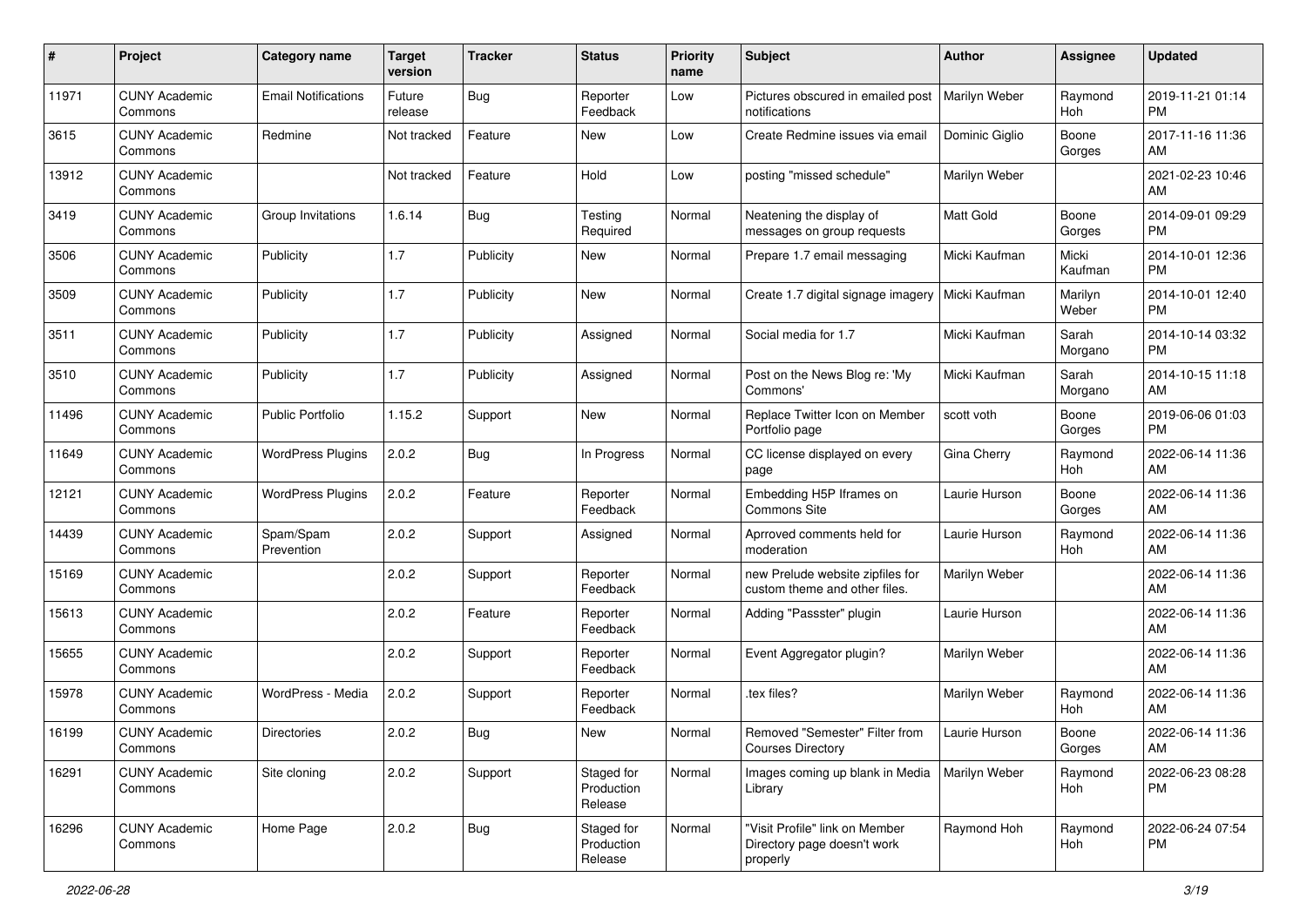| #     | Project                                                                 | Category name            | <b>Target</b><br>version | Tracker    | <b>Status</b>        | <b>Priority</b><br>name | <b>Subject</b>                                                       | <b>Author</b>           | <b>Assignee</b>       | <b>Updated</b>                |
|-------|-------------------------------------------------------------------------|--------------------------|--------------------------|------------|----------------------|-------------------------|----------------------------------------------------------------------|-------------------------|-----------------------|-------------------------------|
| 16306 | <b>CUNY Academic</b><br>Commons                                         | Messages                 | 2.0.2                    | <b>Bug</b> | Assigned             | Normal                  | Confusing messaging on send<br>message page                          | <b>Matt Gold</b>        | Raymond<br><b>Hoh</b> | 2022-06-27 08:09<br><b>PM</b> |
| 2573  | <b>NYCDH Community</b><br>Site                                          |                          |                          | Feature    | Reporter<br>Feedback | Normal                  | Add dh nyc twitter list feed to site                                 | <b>Mark Newton</b>      | Matt Gold             | 2013-05-16 11:42<br><b>PM</b> |
| 2574  | NYCDH Community<br><b>Site</b>                                          |                          |                          | Feature    | Assigned             | Normal                  | Add Way to Upload Files to<br>Groups                                 | <b>Mark Newton</b>      | Raymond<br>Hoh        | 2013-05-18 07:46<br><b>PM</b> |
| 2571  | <b>NYCDH Community</b><br>Site                                          |                          |                          | Feature    | Assigned             | Normal                  | Add Google custom search box to<br>homepage                          | <b>Mark Newton</b>      | Raymond<br><b>Hoh</b> | 2013-05-18 07:49<br><b>PM</b> |
| 8992  | <b>NYCDH Community</b><br>Site                                          |                          |                          | Bug        | Assigned             | Normal                  | Multiple RBE error reports                                           | Matt Gold               | Raymond<br>Hoh        | 2017-12-11 05:43<br><b>PM</b> |
| 12062 | AD/O365 Transition<br>from NonMatric to<br><b>Matriculated Students</b> |                          |                          | Feature    | In Progress          | Normal                  | create solution and console<br>project                               | Emilio Rodriguez        | Emilio<br>Rodriguez   | 2019-11-12 03:56<br><b>PM</b> |
| 11968 | JustPublics@365<br>MediaCamp                                            |                          |                          | Feature    | <b>New</b>           | Normal                  | Nanoscience Retractable Display<br>Unit                              | Donald Cherry           | Bonnie<br>Eissner     | 2021-02-19 08:50<br>AM        |
| 14784 | <b>CUNY Academic</b><br>Commons                                         |                          |                          | Support    | Reporter<br>Feedback | Normal                  | User report of logo problem when<br>using Customizer theme           | Marilyn Weber           |                       | 2021-09-17 10:25<br>AM        |
| 14792 | <b>CUNY Academic</b><br>Commons                                         |                          |                          | <b>Bug</b> | New                  | Normal                  | Inconsistent email notifications<br>from gravity forms               | Raffi<br>Khatchadourian |                       | 2021-10-04 01:50<br><b>PM</b> |
| 14936 | <b>CUNY Academic</b><br>Commons                                         |                          |                          | <b>Bug</b> | <b>New</b>           | Normal                  | Commons websites blocked by<br>SPS campus network                    | Laurie Hurson           |                       | 2021-11-03 03:57<br><b>PM</b> |
| 14940 | <b>CUNY Academic</b><br>Commons                                         |                          |                          | <b>Bug</b> | <b>New</b>           | Normal                  | Discrepancy between Commons<br>profile "sites" and actual # of sites | Laurie Hurson           |                       | 2021-11-08 11:09<br>AM        |
| 14908 | <b>CUNY Academic</b><br>Commons                                         | Performance              |                          | Bug        | New                  | Normal                  | Stale object cache on cdev                                           | Raymond Hoh             | Boone<br>Gorges       | 2021-12-07 09:45<br>AM        |
| 15045 | <b>CUNY Academic</b><br>Commons                                         |                          |                          | Support    | <b>New</b>           | Normal                  | no result for KCeL in the search<br>box on the commons               | Marilyn Weber           |                       | 2021-12-10 11:29<br>AM        |
| 15260 | <b>CUNY Academic</b><br>Commons                                         |                          |                          | Support    | Reporter<br>Feedback | Normal                  | Diacritical markings   European<br><b>Stages</b>                     | Marilyn Weber           |                       | 2022-02-04 08:16<br>AM        |
| 15370 | <b>CUNY Academic</b><br>Commons                                         |                          |                          | Support    | Reporter<br>Feedback | Normal                  | All-in-One Event Calendar?                                           | Marilyn Weber           |                       | 2022-02-17 11:03<br>AM        |
| 15516 | <b>CUNY Academic</b><br>Commons                                         | <b>WordPress Plugins</b> |                          | <b>Bug</b> | Reporter<br>Feedback | Normal                  | Can't publish or save draft of post<br>on wordpress.com              | Raffi<br>Khatchadourian | Raymond<br>Hoh        | 2022-03-02 05:52<br><b>PM</b> |
| 15565 | <b>CUNY Academic</b><br>Commons                                         |                          |                          | Support    | <b>New</b>           | Normal                  | Events - send updates to an email<br>listserv                        | <b>Marilyn Weber</b>    |                       | 2022-03-10 01:06<br><b>PM</b> |
| 15757 | <b>CUNY Academic</b><br>Commons                                         |                          |                          | <b>Bug</b> | <b>New</b>           | Normal                  | Members # do not match                                               | Laurie Hurson           |                       | 2022-03-30 04:52<br><b>PM</b> |
| 15767 | <b>CUNY Academic</b><br>Commons                                         | WordPress (misc)         |                          | Support    | <b>New</b>           | Normal                  | Site loading slowly                                                  | scott voth              | Boone<br>Gorges       | 2022-04-04 08:56<br><b>PM</b> |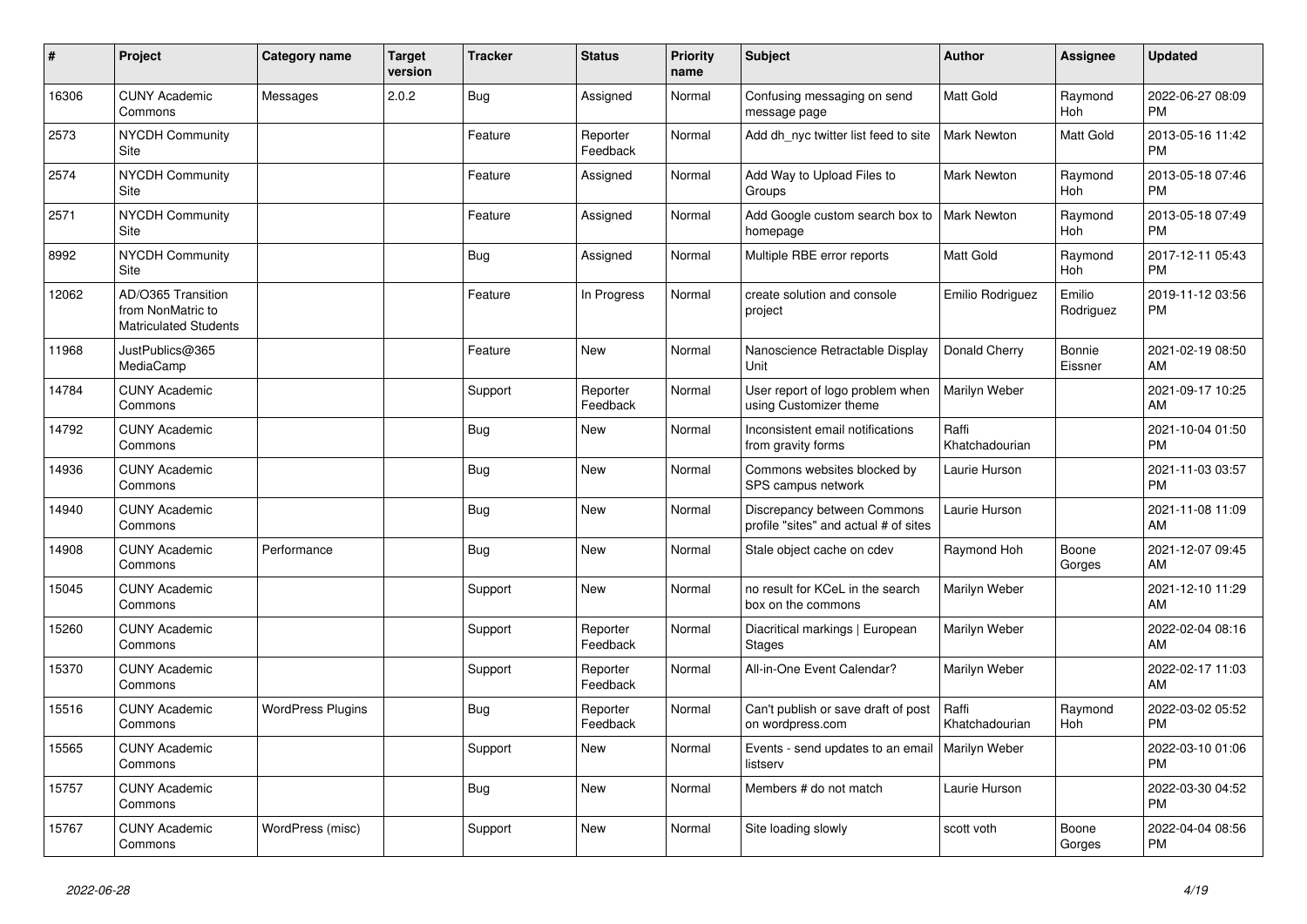| #     | Project                         | <b>Category name</b>           | <b>Target</b><br>version | <b>Tracker</b> | <b>Status</b>        | <b>Priority</b><br>name | <b>Subject</b>                                                        | <b>Author</b>           | <b>Assignee</b>       | <b>Updated</b>                |
|-------|---------------------------------|--------------------------------|--------------------------|----------------|----------------------|-------------------------|-----------------------------------------------------------------------|-------------------------|-----------------------|-------------------------------|
| 16099 | <b>CUNY Academic</b><br>Commons |                                |                          | Support        | Reporter<br>Feedback | Normal                  | request for Newsletter Glue                                           | Marilyn Weber           |                       | 2022-05-13 12:14<br><b>PM</b> |
| 16110 | <b>CUNY Academic</b><br>Commons |                                |                          | Support        | Reporter<br>Feedback | Normal                  | remove Creative Commons<br>license from pages?                        | Marilyn Weber           | Raymond<br><b>Hoh</b> | 2022-05-17 06:11<br><b>PM</b> |
| 16177 | <b>CUNY Academic</b><br>Commons | Reply By Email                 |                          | <b>Bug</b>     | New                  | Normal                  | Switch to Inbound mode for RBE                                        | Raymond Hoh             | Raymond<br>Hoh        | 2022-05-30 04:32<br><b>PM</b> |
| 16245 | <b>CUNY Academic</b><br>Commons | WordPress (misc)               |                          | Bug            | Reporter<br>Feedback | Normal                  | Save Button missing on<br>WordPress Profile page                      | scott voth              | Raymond<br>Hoh        | 2022-06-16 03:09<br><b>PM</b> |
| 16255 | <b>CUNY Academic</b><br>Commons | WordPress (misc)               |                          | Bug            | <b>New</b>           | Normal                  | Need to define 'MULTISITE'<br>constant in wp-config.php               | Raymond Hoh             |                       | 2022-06-19 09:31<br>AM        |
| 16290 | <b>CUNY Academic</b><br>Commons |                                |                          | Feature        | Reporter<br>Feedback | Normal                  | Add Table Of Contents Block<br>plug-in                                | Raffi<br>Khatchadourian |                       | 2022-06-24 10:26<br>AM        |
| 16307 | <b>CUNY Academic</b><br>Commons |                                |                          | <b>Bug</b>     | New                  | Normal                  | Add brief messaging to<br>accept/decline group membership<br>requests | Matt Gold               | Boone<br>Gorges       | 2022-06-27 06:13<br><b>PM</b> |
| 15883 | <b>CUNY Academic</b><br>Commons |                                | 2.1.0                    | Feature        | <b>New</b>           | Normal                  | Release BPGES update                                                  | <b>Boone Gorges</b>     | Boone<br>Gorges       | 2022-05-26 10:39<br>AM        |
| 13891 | <b>CUNY Academic</b><br>Commons | Internal Tools and<br>Workflow | 2.1.0                    | Feature        | <b>New</b>           | Normal                  | Migrate automated linting to<br>GitHub Actions                        | Boone Gorges            | Jeremy Felt           | 2022-05-26 10:45<br>AM        |
| 15194 | <b>CUNY Academic</b><br>Commons | Internal Tools and<br>Workflow | 2.1.0                    | Feature        | New                  | Normal                  | PHPCS sniff for un-restored<br>switch_to_blog() calls                 | Boone Gorges            | Jeremy Felt           | 2022-05-26 10:45<br>AM        |
| 13946 | <b>CUNY Academic</b><br>Commons | <b>WordPress Plugins</b>       | 2.1.0                    | Support        | Assigned             | Normal                  | Custom Embed handler For<br>OneDrive files                            | scott voth              | Raymond<br>Hoh        | 2022-05-26 10:46<br>AM        |
| 10439 | <b>CUNY Academic</b><br>Commons | Design                         | 2.1.0                    | Design/UX      | <b>New</b>           | Normal                  | Create Style Guide for Commons                                        | Sonja Leix              | Sara Cannon           | 2022-06-23 06:20<br>PM        |
| 377   | <b>CUNY Academic</b><br>Commons | BuddyPress (misc)              | Future<br>release        | Feature        | Assigned             | Normal                  | Like buttons                                                          | <b>Matt Gold</b>        | Boone<br>Gorges       | 2010-11-16 05:13<br><b>PM</b> |
| 435   | <b>CUNY Academic</b><br>Commons | BuddyPress (misc)              | Future<br>release        | Feature        | Assigned             | Normal                  | Include Avatar Images in Forum<br><b>Post Notification Emails</b>     | <b>Matt Gold</b>        | Boone<br>Gorges       | 2010-12-08 12:40<br><b>PM</b> |
| 500   | <b>CUNY Academic</b><br>Commons | BuddyPress (misc)              | Future<br>release        | Feature        | Assigned             | Normal                  | <b>Export Group Data</b>                                              | Matt Gold               | Boone<br>Gorges       | 2010-12-19 12:09<br><b>PM</b> |
| 635   | <b>CUNY Academic</b><br>Commons | BuddyPress (misc)              | Future<br>release        | Feature        | Assigned             | Normal                  | Big Blue Button -<br>Videoconferencing in Groups and<br>Blogs         | <b>Matt Gold</b>        | Boone<br>Gorges       | 2011-03-14 03:24<br><b>PM</b> |
| 585   | <b>CUNY Academic</b><br>Commons | Group Forums                   | Future<br>release        | Feature        | Assigned             | Normal                  | Merge Forum Topics                                                    | Sarah Morgano           | Boone<br>Gorges       | 2011-07-06 04:11<br><b>PM</b> |
| 599   | <b>CUNY Academic</b><br>Commons | BuddyPress (misc)              | Future<br>release        | Feature        | Assigned             | Normal                  | Consider adding rating plugins for<br><b>BuddyPress/BBPress</b>       | <b>Matt Gold</b>        | Boone<br>Gorges       | 2011-08-22 06:50<br><b>PM</b> |
| 1508  | <b>CUNY Academic</b><br>Commons | WordPress (misc)               | Future<br>release        | Feature        | Assigned             | Normal                  | Share login cookies across<br>mapped domains                          | <b>Boone Gorges</b>     | Boone<br>Gorges       | 2012-07-02 12:12<br>PM        |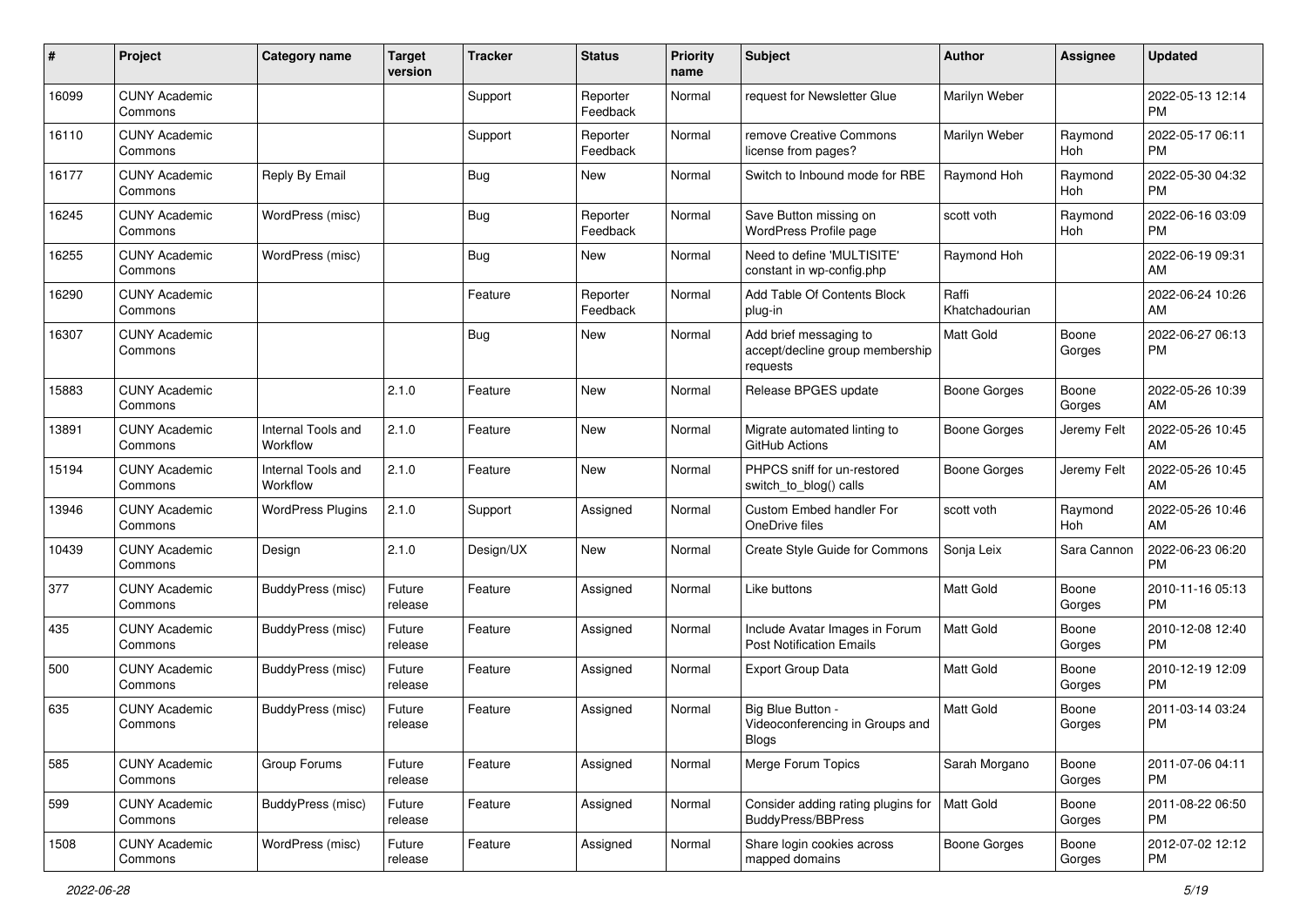| #    | <b>Project</b>                  | Category name            | <b>Target</b><br>version | <b>Tracker</b> | <b>Status</b> | <b>Priority</b><br>name | <b>Subject</b>                                                                 | <b>Author</b>    | Assignee            | <b>Updated</b>                |
|------|---------------------------------|--------------------------|--------------------------|----------------|---------------|-------------------------|--------------------------------------------------------------------------------|------------------|---------------------|-------------------------------|
| 860  | <b>CUNY Academic</b><br>Commons | Design                   | Future<br>release        | Design/UX      | Assigned      | Normal                  | <b>Standardize Button Treatment</b><br>Across the Commons                      | Chris Stein      | <b>Chris Stein</b>  | 2014-05-01 09:45<br>AM        |
| 1888 | <b>CUNY Academic</b><br>Commons | Home Page                | Future<br>release        | Feature        | Assigned      | Normal                  | Refactor BP MPO Activity Filter to<br>support proper pagination                | Sarah Morgano    | Boone<br>Gorges     | 2014-05-01 07:11<br><b>PM</b> |
| 3220 | <b>CUNY Academic</b><br>Commons | <b>Public Portfolio</b>  | Future<br>release        | Feature        | Assigned      | Normal                  | Add indent/outdent option to<br>Formatting Buttons on Profile<br>Page          | Matt Gold        | Boone<br>Gorges     | 2014-05-21 10:39<br><b>PM</b> |
| 3330 | <b>CUNY Academic</b><br>Commons | My Commons               | Future<br>release        | Feature        | Assigned      | Normal                  | "Commons Information" tool                                                     | Boone Gorges     | Chris Stein         | 2014-09-22 08:46<br>PМ        |
| 3458 | <b>CUNY Academic</b><br>Commons | Groups (misc)            | Future<br>release        | Feature        | Assigned      | Normal                  | Filter Members of Group by<br>Campus                                           | Michael Smith    | Samantha<br>Raddatz | 2014-09-26 08:32<br>PM        |
| 3193 | <b>CUNY Academic</b><br>Commons | Group Forums             | Future<br>release        | Feature        | Assigned      | Normal                  | bbPress 2.x dynamic roles and<br><b>RBE</b>                                    | Boone Gorges     | Boone<br>Gorges     | 2014-09-30 01:30<br><b>PM</b> |
| 3492 | <b>CUNY Academic</b><br>Commons | <b>WordPress Themes</b>  | Future<br>release        | Support        | Assigned      | Normal                  | Add CBOX theme to the<br>Commons                                               | scott voth       | Raymond<br>Hoh      | 2014-10-08 05:55<br><b>PM</b> |
| 3475 | <b>CUNY Academic</b><br>Commons | Events                   | Future<br>release        | Feature        | Assigned      | Normal                  | Request to add plugin to<br>streamline room<br>booking/appointment booking     | Naomi Barrettara | Boone<br>Gorges     | 2014-12-01 05:14<br><b>PM</b> |
| 3691 | <b>CUNY Academic</b><br>Commons | <b>WordPress Plugins</b> | Future<br>release        | <b>Bug</b>     | New           | Normal                  | <b>WPMU Domain Mapping</b><br>Debugging on cdev                                | Raymond Hoh      | <b>Matt Gold</b>    | 2014-12-12 09:04<br>AM        |
| 2167 | <b>CUNY Academic</b><br>Commons | WordPress (misc)         | Future<br>release        | <b>Bug</b>     | Assigned      | Normal                  | <b>CAC-Livestream Plugin Issues</b>                                            | Michael Smith    | Dominic<br>Giglio   | 2015-01-02 03:06<br><b>PM</b> |
| 412  | <b>CUNY Academic</b><br>Commons | <b>WordPress Themes</b>  | Future<br>release        | Feature        | Assigned      | Normal                  | <b>Featured Themes</b>                                                         | Matt Gold        | Dominic<br>Giglio   | 2015-01-05 08:44<br><b>PM</b> |
| 658  | <b>CUNY Academic</b><br>Commons | <b>WordPress Plugins</b> | Future<br>release        | Feature        | Assigned      | Normal                  | Rebulid Sitewide Tag Suggestion                                                | Matt Gold        | Boone<br>Gorges     | 2015-01-05 08:47<br><b>PM</b> |
| 364  | <b>CUNY Academic</b><br>Commons | <b>WordPress Plugins</b> | Future<br>release        | Feature        | <b>New</b>    | Normal                  | <b>Bulletin Board</b>                                                          | Matt Gold        |                     | 2015-01-05 08:50<br><b>PM</b> |
| 2753 | <b>CUNY Academic</b><br>Commons | <b>Public Portfolio</b>  | Future<br>release        | Feature        | <b>New</b>    | Normal                  | Create actual actual tagification in<br>academic interests and other<br>fields | Micki Kaufman    | Boone<br>Gorges     | 2015-01-05 08:52<br><b>PM</b> |
| 2832 | <b>CUNY Academic</b><br>Commons | <b>Public Portfolio</b>  | Future<br>release        | Feature        | Assigned      | Normal                  | Improve interface for (not)<br>auto-linking profile fields                     | Boone Gorges     | Chris Stein         | 2015-01-05 08:52<br>PM        |
| 2754 | <b>CUNY Academic</b><br>Commons | Design                   | Future<br>release        | Feature        | Assigned      | Normal                  | Determine strategy for CAC logo<br>handling in top header                      | Micki Kaufman    | Chris Stein         | 2015-01-05 08:53<br><b>PM</b> |
| 3042 | <b>CUNY Academic</b><br>Commons | <b>Public Portfolio</b>  | Future<br>release        | Feature        | Assigned      | Normal                  | Browsing member interests                                                      | Matt Gold        | Boone<br>Gorges     | 2015-03-21 09:04<br><b>PM</b> |
| 3759 | <b>CUNY Academic</b><br>Commons | WordPress (misc)         | Future<br>release        | Feature        | Assigned      | Normal                  | Review Interface for Adding Users<br>to Blogs                                  | <b>Matt Gold</b> | Boone<br>Gorges     | 2015-03-24 05:52<br><b>PM</b> |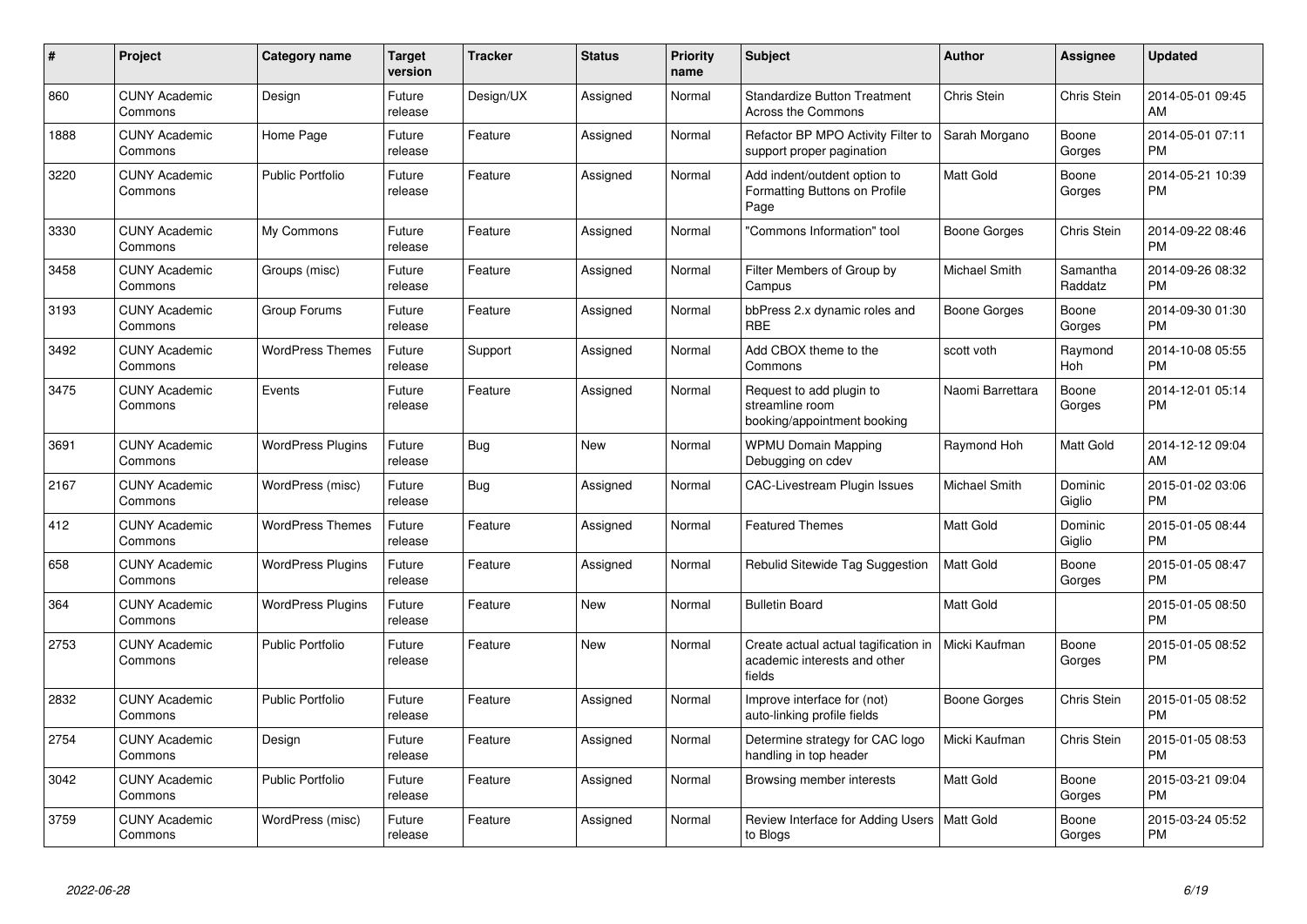| #    | Project                         | <b>Category name</b>    | Target<br>version | <b>Tracker</b> | <b>Status</b> | <b>Priority</b><br>name | <b>Subject</b>                                                         | <b>Author</b>           | <b>Assignee</b>     | <b>Updated</b>                |
|------|---------------------------------|-------------------------|-------------------|----------------|---------------|-------------------------|------------------------------------------------------------------------|-------------------------|---------------------|-------------------------------|
| 3308 | <b>CUNY Academic</b><br>Commons | Group Invitations       | Future<br>release | Feature        | Assigned      | Normal                  | Allow members to rescind group<br>invitations                          | <b>Matt Gold</b>        | Boone<br>Gorges     | 2015-04-01 08:53<br><b>PM</b> |
| 3770 | <b>CUNY Academic</b><br>Commons | <b>Public Portfolio</b> | Future<br>release | Feature        | Assigned      | Normal                  | Improve Layout/Formatting of<br>Positions Area on Public<br>Portfolios | Matt Gold               | Chris Stein         | 2015-04-01 09:17<br><b>PM</b> |
| 3059 | <b>CUNY Academic</b><br>Commons | Group Forums            | Future<br>release | Design/UX      | New           | Normal                  | Forum Post Permissable Content<br><b>Explanatory Text</b>              | Chris Stein             | Chris Stein         | 2015-04-02 11:27<br>AM        |
| 3577 | <b>CUNY Academic</b><br>Commons | My Commons              | Future<br>release | Design/UX      | Assigned      | Normal                  | Replies to items in My Commons                                         | <b>Matt Gold</b>        | Raymond<br>Hoh      | 2015-04-09 05:19<br><b>PM</b> |
| 3662 | <b>CUNY Academic</b><br>Commons | <b>SEO</b>              | Future<br>release | Feature        | Assigned      | Normal                  | Duplicate Content/SEO/Google<br>issues                                 | <b>Matt Gold</b>        | Raymond<br>Hoh      | 2015-04-13 04:37<br><b>PM</b> |
| 3536 | <b>CUNY Academic</b><br>Commons | My Commons              | Future<br>release | Feature        | Assigned      | Normal                  | Infinite Scroll on My Commons<br>page                                  | Matt Gold               | Raymond<br>Hoh      | 2015-04-13 04:42<br><b>PM</b> |
| 4053 | <b>CUNY Academic</b><br>Commons | Events                  | Future<br>release | Feature        | Assigned      | Normal                  | Create new tab for past events                                         | Matt Gold               | Boone<br>Gorges     | 2015-05-12 02:10<br><b>PM</b> |
| 4222 | <b>CUNY Academic</b><br>Commons | <b>User Experience</b>  | Future<br>release | Design/UX      | New           | Normal                  | Add information to 'Delete<br>Account' page                            | Samantha Raddatz        | scott voth          | 2015-06-26 11:35<br>AM        |
| 4221 | <b>CUNY Academic</b><br>Commons | Group Forums            | Future<br>release | Design/UX      | Assigned      | Normal                  | Add 'Number of Posts' display<br>option to Forum page                  | Samantha Raddatz        | Samantha<br>Raddatz | 2015-06-26 02:21<br><b>PM</b> |
| 4225 | <b>CUNY Academic</b><br>Commons | <b>DiRT</b> Integration | Future<br>release | Design/UX      | <b>New</b>    | Normal                  | Add information to DIRT page (in<br>Create a Group)                    | Samantha Raddatz        | <b>Matt Gold</b>    | 2015-06-26 03:14<br><b>PM</b> |
| 4238 | <b>CUNY Academic</b><br>Commons | Events                  | Future<br>release | Feature        | Assigned      | Normal                  | Copy Events to Other Groups?                                           | Matt Gold               | Boone<br>Gorges     | 2015-07-02 10:08<br>AM        |
| 4253 | <b>CUNY Academic</b><br>Commons | <b>Public Portfolio</b> | Future<br>release | Design/UX      | New           | Normal                  | Encourage users to add portfolio<br>content                            | Samantha Raddatz        | Samantha<br>Raddatz | 2015-07-07 11:32<br>AM        |
| 4404 | <b>CUNY Academic</b><br>Commons | <b>Public Portfolio</b> | Future<br>release | Design/UX      | Assigned      | Normal                  | Change color of permissions info<br>on portfolio editing interface     | Matt Gold               | Samantha<br>Raddatz | 2015-08-11 05:28<br><b>PM</b> |
| 4388 | <b>CUNY Academic</b><br>Commons | WordPress (misc)        | Future<br>release | <b>Bug</b>     | Assigned      | Normal                  | Repeated request for<br>authentication.                                | Alice.Lynn<br>McMichael | Raymond<br>Hoh      | 2015-08-11 07:35<br><b>PM</b> |
| 4226 | <b>CUNY Academic</b><br>Commons | <b>BuddyPress Docs</b>  | Future<br>release | Design/UX      | New           | Normal                  | Add option to connect a Doc with<br>a Group                            | Samantha Raddatz        | Samantha<br>Raddatz | 2015-09-09 04:08<br><b>PM</b> |
| 4592 | <b>CUNY Academic</b><br>Commons | Events                  | Future<br>release | Design/UX      | <b>New</b>    | Normal                  | Event Creation - Venue Dropdown   Samantha Raddatz<br>Slow             |                         | Boone<br>Gorges     | 2015-09-14 04:56<br><b>PM</b> |
| 4622 | <b>CUNY Academic</b><br>Commons | <b>Public Portfolio</b> | Future<br>release | Design/UX      | <b>New</b>    | Normal                  | <b>Profile Visibility Settings</b>                                     | Samantha Raddatz        | Samantha<br>Raddatz | 2015-09-21 12:18<br><b>PM</b> |
| 4661 | <b>CUNY Academic</b><br>Commons | <b>User Experience</b>  | Future<br>release | Bug            | Assigned      | Normal                  | <b>Simplify Events text</b>                                            | <b>Matt Gold</b>        | Samantha<br>Raddatz | 2015-10-02 09:06<br><b>PM</b> |
| 3192 | <b>CUNY Academic</b><br>Commons | Group Forums            | Future<br>release | Feature        | Assigned      | Normal                  | Customizable forum views for<br>bbPress 2.x group forums               | Boone Gorges            | Raymond<br>Hoh      | 2015-11-09 12:47<br><b>PM</b> |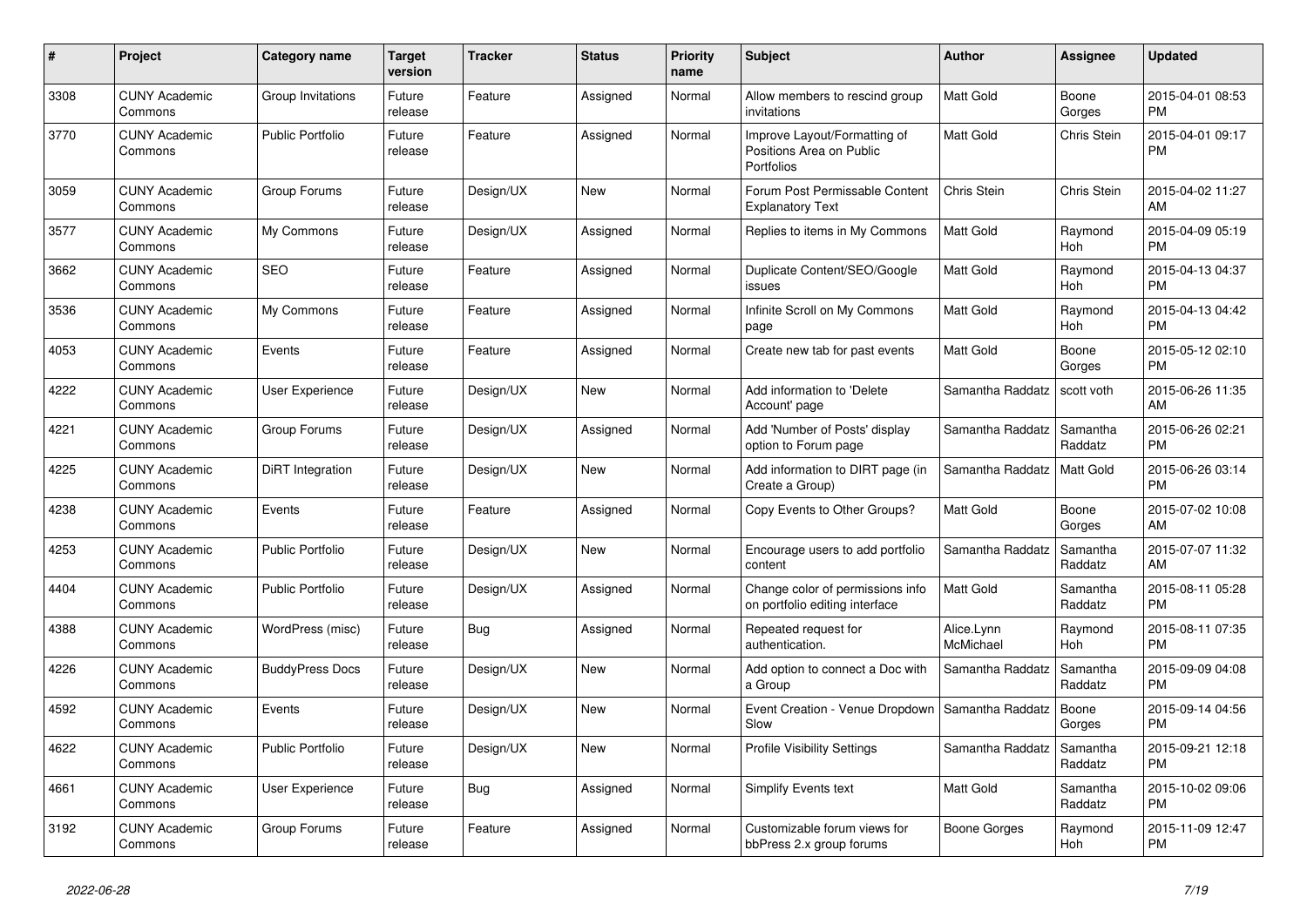| $\#$ | Project                         | Category name            | <b>Target</b><br>version | <b>Tracker</b> | <b>Status</b> | <b>Priority</b><br>name | <b>Subject</b>                                                        | Author                  | <b>Assignee</b>     | <b>Updated</b>                |
|------|---------------------------------|--------------------------|--------------------------|----------------|---------------|-------------------------|-----------------------------------------------------------------------|-------------------------|---------------------|-------------------------------|
| 3517 | <b>CUNY Academic</b><br>Commons | My Commons               | Future<br>release        | Feature        | Assigned      | Normal                  | Mute/Unmute My Commons<br>updates                                     | <b>Matt Gold</b>        | Raymond<br>Hoh      | 2015-11-09 01:19<br><b>PM</b> |
| 3473 | <b>CUNY Academic</b><br>Commons | User Experience          | Future<br>release        | Feature        | Assigned      | Normal                  | Commons profile: Add help info<br>about "Positions" replacing "title" | Keith Miyake            | Samantha<br>Raddatz | 2015-11-09 02:28<br><b>PM</b> |
| 308  | <b>CUNY Academic</b><br>Commons | Registration             | Future<br>release        | Feature        | <b>New</b>    | Normal                  | Group recommendations for<br>signup process                           | Boone Gorges            | Samantha<br>Raddatz | 2015-11-09 05:07<br><b>PM</b> |
| 618  | <b>CUNY Academic</b><br>Commons | <b>BuddyPress Docs</b>   | Future<br>release        | Feature        | Assigned      | Normal                  | BuddyPress Docs: export formats                                       | <b>Boone Gorges</b>     | Boone<br>Gorges     | 2015-11-09 05:38<br><b>PM</b> |
| 653  | <b>CUNY Academic</b><br>Commons | Group Blogs              | Future<br>release        | Feature        | Assigned      | Normal                  | Redesign Integration of Groups<br>and Blogs                           | <b>Matt Gold</b>        | Samantha<br>Raddatz | 2015-11-09 05:40<br><b>PM</b> |
| 1422 | <b>CUNY Academic</b><br>Commons | <b>BuddyPress Docs</b>   | Future<br>release        | Feature        | Assigned      | Normal                  | Make "created Doc" activity icons<br>non-mini                         | <b>Boone Gorges</b>     | Boone<br>Gorges     | 2015-11-09 05:48<br><b>PM</b> |
| 481  | <b>CUNY Academic</b><br>Commons | Groups (misc)            | Future<br>release        | Feature        | Assigned      | Normal                  | ability to archive inactive groups<br>and blogs                       | Michael Mandiberg       | Samantha<br>Raddatz | 2015-11-09 05:56<br><b>PM</b> |
| 1460 | <b>CUNY Academic</b><br>Commons | Analytics                | Future<br>release        | Feature        | Assigned      | Normal                  | Update System Report                                                  | <b>Brian Foote</b>      | Boone<br>Gorges     | 2015-11-09 06:13<br><b>PM</b> |
| 1744 | <b>CUNY Academic</b><br>Commons | <b>BuddyPress Docs</b>   | Future<br>release        | Feature        | Assigned      | Normal                  | Spreadsheet-style Docs                                                | Boone Gorges            | Boone<br>Gorges     | 2015-11-09 06:13<br><b>PM</b> |
| 3939 | <b>CUNY Academic</b><br>Commons | <b>WordPress Plugins</b> | Future<br>release        | Bug            | Hold          | Normal                  | Activity stream support for<br>Co-Authors Plus plugin                 | Raymond Hoh             | Raymond<br>Hoh      | 2015-11-09 06:13<br><b>PM</b> |
| 2523 | <b>CUNY Academic</b><br>Commons | <b>BuddyPress Docs</b>   | Future<br>release        | Feature        | Assigned      | Normal                  | Allow Users to Upload Images to<br><b>BP</b> Docs                     | Matt Gold               | Boone<br>Gorges     | 2015-11-09 06:14<br><b>PM</b> |
| 287  | <b>CUNY Academic</b><br>Commons | WordPress (misc)         | Future<br>release        | Feature        | Assigned      | Normal                  | Create troubleshooting tool for<br>account sign-up                    | <b>Matt Gold</b>        | Boone<br>Gorges     | 2015-11-09 06:17<br><b>PM</b> |
| 497  | <b>CUNY Academic</b><br>Commons | <b>WordPress Plugins</b> | Future<br>release        | Feature        | Assigned      | Normal                  | Drag and Drop Ordering on<br><b>Gallery Post Plugin</b>               | Matt Gold               | Ron Rennick         | 2015-11-09 06:18<br><b>PM</b> |
| 365  | <b>CUNY Academic</b><br>Commons | WordPress (misc)         | Future<br>release        | Feature        | Assigned      | Normal                  | <b>Create Mouseover Tooltips</b><br>throughout Site                   | Matt Gold               | Chris Stein         | 2015-11-09 06:18<br><b>PM</b> |
| 554  | <b>CUNY Academic</b><br>Commons | BuddyPress (misc)        | Future<br>release        | Feature        | Assigned      | Normal                  | Add Trackback notifications to<br>site-wide activity feed             | Matt Gold               | Boone<br>Gorges     | 2015-11-09 06:19<br><b>PM</b> |
| 1105 | <b>CUNY Academic</b><br>Commons | WordPress (misc)         | Future<br>release        | Feature        | Assigned      | Normal                  | Rephrase Blog Privacy Options                                         | <b>Matt Gold</b>        | Samantha<br>Raddatz | 2015-11-09 06:19<br><b>PM</b> |
| 5183 | <b>CUNY Academic</b><br>Commons | Social Paper             | Future<br>release        | Design/UX      | <b>New</b>    | Normal                  | Creating a new paper when<br>viewing an existing paper                | Raffi<br>Khatchadourian | Samantha<br>Raddatz | 2016-02-02 12:09<br><b>PM</b> |
| 5205 | <b>CUNY Academic</b><br>Commons | Social Paper             | Future<br>release        | Feature        | <b>New</b>    | Normal                  | Social Paper folders                                                  | Marilyn Weber           |                     | 2016-02-11 10:24<br><b>PM</b> |
| 5225 | <b>CUNY Academic</b><br>Commons | Registration             | Future<br>release        | Feature        | Assigned      | Normal                  | On-boarding Issues                                                    | Luke Waltzer            | Samantha<br>Raddatz | 2016-02-12 02:58<br>PM        |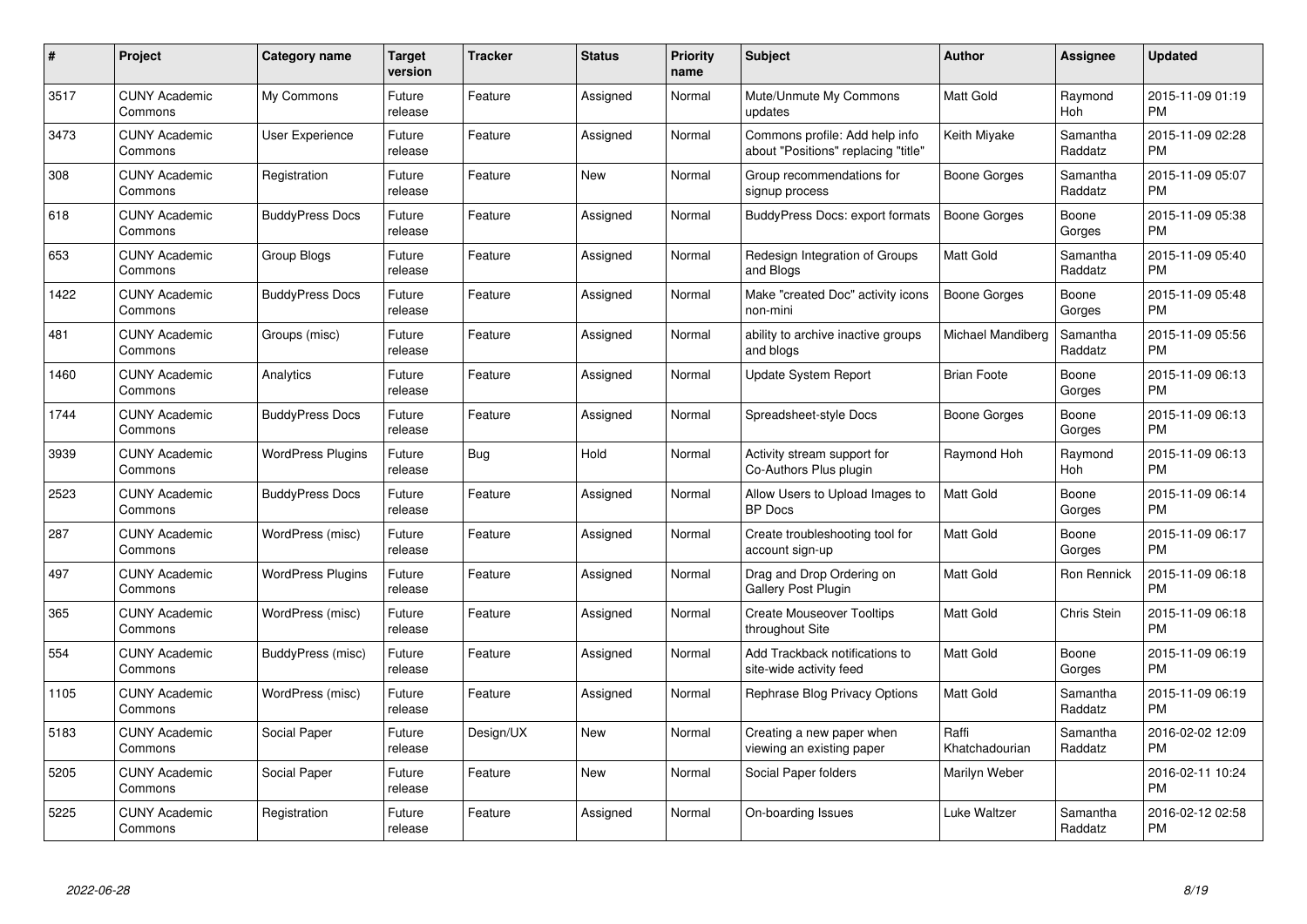| #    | <b>Project</b>                  | Category name             | Target<br>version | <b>Tracker</b> | <b>Status</b>        | <b>Priority</b><br>name | <b>Subject</b>                                                     | <b>Author</b>           | Assignee            | <b>Updated</b>                |
|------|---------------------------------|---------------------------|-------------------|----------------|----------------------|-------------------------|--------------------------------------------------------------------|-------------------------|---------------------|-------------------------------|
| 5282 | <b>CUNY Academic</b><br>Commons | Social Paper              | Future<br>release | <b>Bug</b>     | <b>New</b>           | Normal                  | Replying via email directs to<br>paper but not individual comment. | Marilyn Weber           | Raymond<br>Hoh      | 2016-03-02 01:48<br><b>PM</b> |
| 5397 | <b>CUNY Academic</b><br>Commons | Social Paper              | Future<br>release | Feature        | New                  | Normal                  | frustrating to have to<br>enable/disable in SP                     | Marilyn Weber           | Samantha<br>Raddatz | 2016-04-20 03:39<br><b>PM</b> |
| 5488 | <b>CUNY Academic</b><br>Commons | Social Paper              | Future<br>release | Bug            | <b>New</b>           | Normal                  | Add a "last edited by" field to<br>Social Paper group directories  | Boone Gorges            |                     | 2016-04-21 10:05<br><b>PM</b> |
| 5489 | <b>CUNY Academic</b><br>Commons | <b>Social Paper</b>       | Future<br>release | Feature        | <b>New</b>           | Normal                  | Asc/desc sorting for Social Paper<br>directories                   | <b>Boone Gorges</b>     |                     | 2016-04-21 10:06<br><b>PM</b> |
| 4438 | <b>CUNY Academic</b><br>Commons | Events                    | Future<br>release | Bug            | Assigned             | Normal                  | Events Calendar - Export<br><b>Recurring Events</b>                | scott voth              | Daniel Jones        | 2016-05-23 04:25<br><b>PM</b> |
| 5827 | <b>CUNY Academic</b><br>Commons | <b>Public Portfolio</b>   | Future<br>release | <b>Bug</b>     | Assigned             | Normal                  | Academic Interests square<br>bracket links not working             | scott voth              | Chris Stein         | 2016-08-11 11:59<br><b>PM</b> |
| 5955 | <b>CUNY Academic</b><br>Commons | Outreach                  | Future<br>release | Feature        | Assigned             | Normal                  | Create auto-newsletter for<br>commons members                      | Matt Gold               | Luke Waltzer        | 2016-08-30 10:34<br>AM        |
| 5268 | <b>CUNY Academic</b><br>Commons | Group Forums              | Future<br>release | Bug            | Assigned             | Normal                  | Long-time to post to multiple<br>groups                            | Luke Waltzer            | Daniel Jones        | 2016-09-07 06:31<br><b>PM</b> |
| 6014 | <b>CUNY Academic</b><br>Commons | Publicity                 | Future<br>release | Publicity      | Reporter<br>Feedback | Normal                  | Google search listing                                              | <b>Matt Gold</b>        | Boone<br>Gorges     | 2016-09-21 03:48<br><b>PM</b> |
| 6078 | <b>CUNY Academic</b><br>Commons | <b>Blogs (BuddyPress)</b> | Future<br>release | Feature        | <b>New</b>           | Normal                  | Explore Adding Network Blog<br>Metadata Plugin                     | Luke Waltzer            | Luke Waltzer        | 2016-10-11 10:29<br><b>PM</b> |
| 5696 | <b>CUNY Academic</b><br>Commons | Events                    | Future<br>release | Feature        | Assigned             | Normal                  | Events Calendar - display options<br>/ calendar aggregation        | Matt Gold               | Boone<br>Gorges     | 2016-10-13 11:44<br>AM        |
| 4903 | <b>CUNY Academic</b><br>Commons | Events                    | Future<br>release | Design/UX      | Assigned             | Normal                  | Improving visual appearance of<br>event calendars                  | Matt Gold               | Boone<br>Gorges     | 2016-10-13 11:51<br>AM        |
| 2881 | <b>CUNY Academic</b><br>Commons | <b>Public Portfolio</b>   | Future<br>release | Feature        | Assigned             | Normal                  | Redesign the UX for Profiles                                       | <b>Chris Stein</b>      | Chris Stein         | 2016-10-13 12:45<br><b>PM</b> |
| 5182 | <b>CUNY Academic</b><br>Commons | Social Paper              | Future<br>release | Design/UX      | New                  | Normal                  | "Publishing" a private paper on<br>social paper?                   | Raffi<br>Khatchadourian | Boone<br>Gorges     | 2016-10-13 04:12<br><b>PM</b> |
| 6332 | <b>CUNY Academic</b><br>Commons | WordPress (misc)          | Future<br>release | Feature        | <b>New</b>           | Normal                  | Allow uploaded files to be marked<br>as private in an ad hoc way   | <b>Boone Gorges</b>     |                     | 2016-10-17 11:41<br><b>PM</b> |
| 5826 | <b>CUNY Academic</b><br>Commons | <b>WordPress Plugins</b>  | Future<br>release | Support        | Reporter<br>Feedback | Normal                  | <b>Remove Subscription Options</b><br>plugin from directory        | Sarah Morgano           | Sarah<br>Morgano    | 2016-10-21 04:14<br><b>PM</b> |
| 5234 | <b>CUNY Academic</b><br>Commons | Membership                | Future<br>release | Feature        | Assigned             | Normal                  | Write Unconfirmed patch for WP                                     | Boone Gorges            | Boone<br>Gorges     | 2016-10-24 11:18<br>AM        |
| 5199 | <b>CUNY Academic</b><br>Commons | Social Paper              | Future<br>release | Feature        | New                  | Normal                  | add tables to the SP editor                                        | Marilyn Weber           |                     | 2016-10-24 11:27<br>AM        |
| 3090 | <b>CUNY Academic</b><br>Commons | Twitter page              | Future<br>release | Feature        | Assigned             | Normal                  | Prevent Retweets from showing<br>up on Commons twitter page        | Matt Gold               | <b>Tahir Butt</b>   | 2016-10-24 11:31<br>AM        |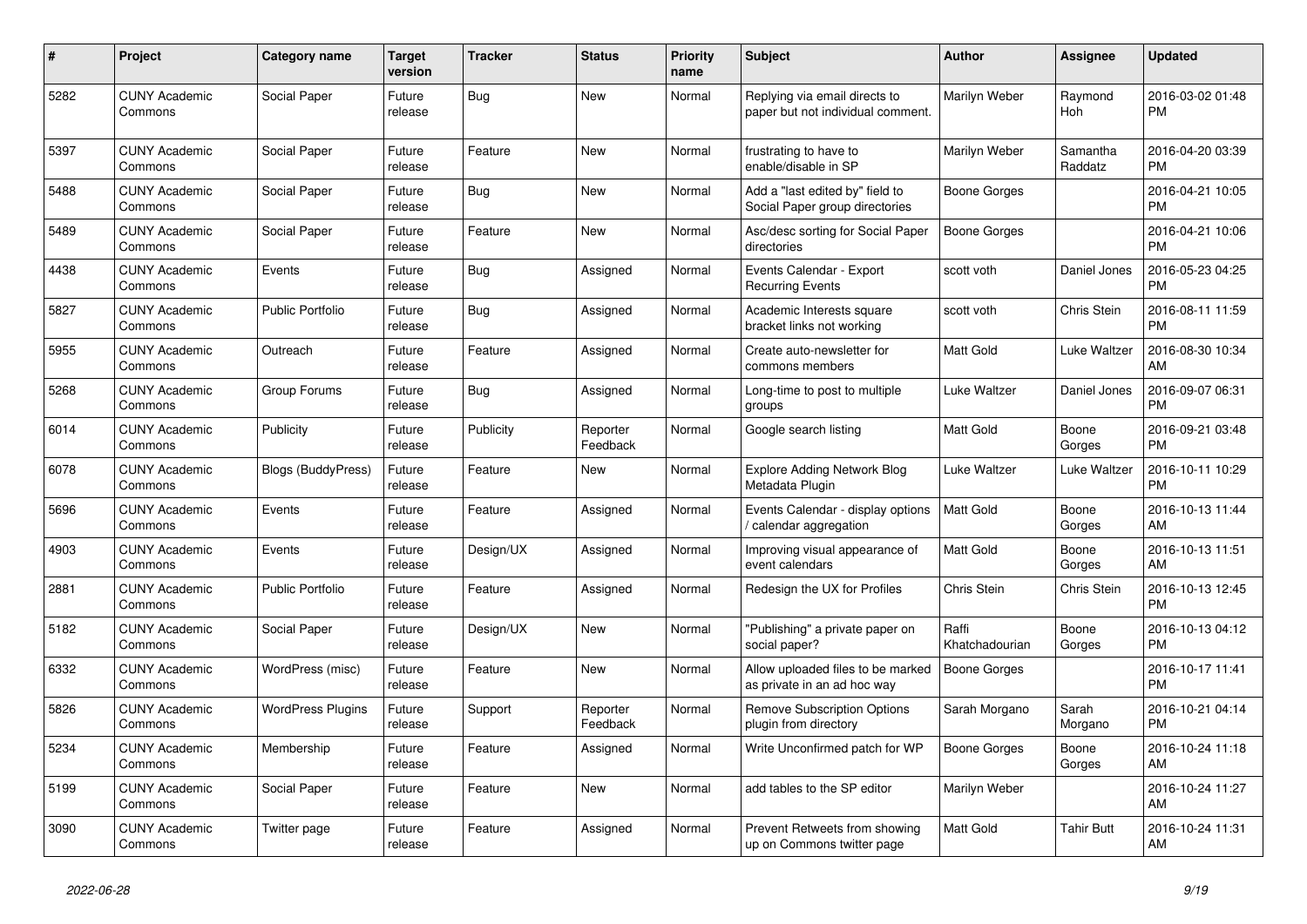| #    | Project                         | <b>Category name</b>     | <b>Target</b><br>version | <b>Tracker</b> | <b>Status</b>        | <b>Priority</b><br>name | <b>Subject</b>                                                                             | Author              | <b>Assignee</b>     | <b>Updated</b>                |
|------|---------------------------------|--------------------------|--------------------------|----------------|----------------------|-------------------------|--------------------------------------------------------------------------------------------|---------------------|---------------------|-------------------------------|
| 6426 | <b>CUNY Academic</b><br>Commons | Spam/Spam<br>Prevention  | Future<br>release        | Feature        | Assigned             | Normal                  | Force captcha on all comments?                                                             | <b>Matt Gold</b>    | <b>Tahir Butt</b>   | 2016-10-24 02:06<br><b>PM</b> |
| 6755 | <b>CUNY Academic</b><br>Commons | WordPress (misc)         | Future<br>release        | Bug            | New                  | Normal                  | Cannot Deactivate Plugin                                                                   | Laura Kane          |                     | 2016-11-16 01:12<br><b>PM</b> |
| 4980 | <b>CUNY Academic</b><br>Commons | Home Page                | Future<br>release        | Feature        | Assigned             | Normal                  | CAC Featured Content -- Adding<br>Randomization                                            | Matt Gold           | Boone<br>Gorges     | 2016-12-12 03:01<br><b>PM</b> |
| 5316 | <b>CUNY Academic</b><br>Commons | <b>User Experience</b>   | Future<br>release        | Feature        | Assigned             | Normal                  | Prompt user email address<br>updates                                                       | Matt Gold           | Stephen Real        | 2016-12-21 03:30<br><b>PM</b> |
| 7624 | <b>CUNY Academic</b><br>Commons | BuddyPress (misc)        | Future<br>release        | Design/UX      | New                  | Normal                  | <b>BP Notifications</b>                                                                    | Luke Waltzer        | Paige Dupont        | 2017-02-08 10:43<br><b>PM</b> |
| 4481 | <b>CUNY Academic</b><br>Commons | Events                   | Future<br>release        | Feature        | <b>New</b>           | Normal                  | Group admins/mods should have<br>the ability to unlink an event from<br>the group          | <b>Boone Gorges</b> | Boone<br>Gorges     | 2017-04-24 03:53<br><b>PM</b> |
| 8078 | <b>CUNY Academic</b><br>Commons | <b>WordPress Plugins</b> | Future<br>release        | System Upgrade | Assigned             | Normal                  | <b>CommentPress Updates</b>                                                                | Margaret Galvan     | Christian<br>Wach   | 2017-05-08 03:49<br><b>PM</b> |
| 8211 | <b>CUNY Academic</b><br>Commons | <b>WordPress Themes</b>  | Future<br>release        | Feature        | <b>New</b>           | Normal                  | Theme Suggestions: Material<br>Design-Inspired Themes                                      | Margaret Galvan     | Margaret<br>Galvan  | 2017-08-07 02:48<br><b>PM</b> |
| 8756 | <b>CUNY Academic</b><br>Commons | Group Blogs              | Future<br>release        | Feature        | Hold                 | Normal                  | Connect multiple blogs to one<br>group?                                                    | Matt Gold           | Boone<br>Gorges     | 2017-09-30 10:42<br>AM        |
| 3580 | <b>CUNY Academic</b><br>Commons | Group Blogs              | Future<br>release        | Feature        | New                  | Normal                  | Multiple blogs per group                                                                   | <b>Boone Gorges</b> | Boone<br>Gorges     | 2018-02-20 02:02<br><b>PM</b> |
| 9211 | <b>CUNY Academic</b><br>Commons | <b>WordPress Plugins</b> | Future<br>release        | Support        | Reporter<br>Feedback | Normal                  | Auto-Role Setting in Forum Plugin<br>Causing Some Confusion                                | Luke Waltzer        | Boone<br>Gorges     | 2018-03-13 11:44<br>AM        |
| 7022 | <b>CUNY Academic</b><br>Commons | Announcements            | Future<br>release        | Bug            | New                  | Normal                  | Sitewide announcements should<br>be displayed on, and dismissable<br>from, mapped domains  | Boone Gorges        | Boone<br>Gorges     | 2018-03-22 10:18<br>AM        |
| 9207 | <b>CUNY Academic</b><br>Commons |                          | Future<br>release        | Support        | Reporter<br>Feedback | Normal                  | display dashboards made in<br>Tableau?                                                     | Marilyn Weber       | Boone<br>Gorges     | 2018-04-10 10:42<br>AM        |
| 7663 | <b>CUNY Academic</b><br>Commons | Social Paper             | Future<br>release        | <b>Bug</b>     | New                  | Normal                  | Social Paper notifications not<br>formatted correctly on secondary<br>sites                | Boone Gorges        | Boone<br>Gorges     | 2018-04-16 03:52<br><b>PM</b> |
| 7981 | <b>CUNY Academic</b><br>Commons | Social Paper             | Future<br>release        | <b>Bug</b>     | <b>New</b>           | Normal                  | Social Paper comments should<br>not go to spam                                             | Luke Waltzer        | Boone<br>Gorges     | 2018-04-16 03:52<br>PM        |
| 3768 | <b>CUNY Academic</b><br>Commons | Public Portfolio         | Future<br>release        | Feature        | Assigned             | Normal                  | Institutions/Past positions on<br>public portfolios                                        | Matt Gold           | Boone<br>Gorges     | 2018-04-23 10:44<br>AM        |
| 9835 | <b>CUNY Academic</b><br>Commons | Group Forums             | Future<br>release        | <b>Bug</b>     | Assigned             | Normal                  | add a "like" function?                                                                     | Marilyn Weber       | <b>Erik Trainer</b> | 2018-06-05 01:49<br>PM        |
| 9895 | <b>CUNY Academic</b><br>Commons | Onboarding               | Future<br>release        | Feature        | Assigned             | Normal                  | Add "Accept Invitation"<br>link/button/function to Group<br>and/or Site invitation emails? | Luke Waltzer        | Boone<br>Gorges     | 2018-06-07 12:42<br><b>PM</b> |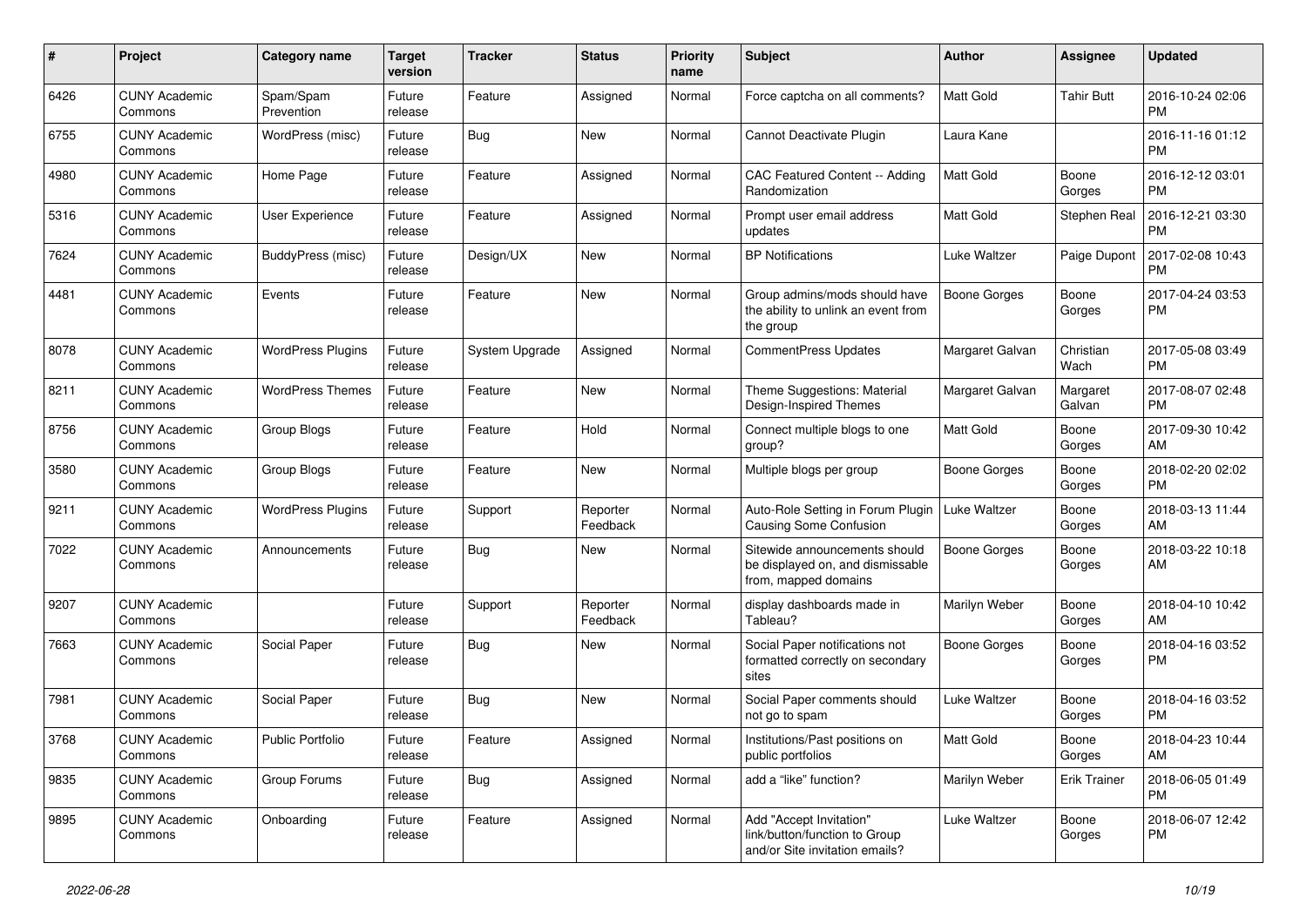| $\pmb{\#}$ | Project                         | Category name              | <b>Target</b><br>version | <b>Tracker</b> | <b>Status</b>        | <b>Priority</b><br>name | <b>Subject</b>                                                                                               | Author            | <b>Assignee</b>       | <b>Updated</b>                |
|------------|---------------------------------|----------------------------|--------------------------|----------------|----------------------|-------------------------|--------------------------------------------------------------------------------------------------------------|-------------------|-----------------------|-------------------------------|
| 9947       | <b>CUNY Academic</b><br>Commons | <b>WordPress Plugins</b>   | Future<br>release        | Feature        | Reporter<br>Feedback | Normal                  | Install H5P quiz plugin                                                                                      | <b>Matt Gold</b>  | Boone<br>Gorges       | 2018-09-11 11:01<br>AM        |
| 10368      | <b>CUNY Academic</b><br>Commons |                            | Future<br>release        | Feature        | Assigned             | Normal                  | Use ORCID data to populate<br>academic profile page                                                          | Stephen Francoeur | Boone<br>Gorges       | 2018-09-25 01:53<br><b>PM</b> |
| 5992       | <b>CUNY Academic</b><br>Commons | <b>Email Notifications</b> | Future<br>release        | Feature        | <b>New</b>           | Normal                  | Changing the From line of<br>autogenerated blog emails                                                       | Marilyn Weber     |                       | 2018-09-27 05:19<br><b>PM</b> |
| 9028       | <b>CUNY Academic</b><br>Commons | Onboarding                 | Future<br>release        | Feature        | Assigned             | Normal                  | suggest groups to new members<br>during the registration process                                             | Matt Gold         | Chris Stein           | 2018-10-24 12:34<br><b>PM</b> |
| 9289       | <b>CUNY Academic</b><br>Commons | <b>WordPress Plugins</b>   | Future<br>release        | Bug            | Reporter<br>Feedback | Normal                  | <b>Email Users Plugin</b>                                                                                    | Laurie Hurson     | Boone<br>Gorges       | 2018-10-24 12:34<br><b>PM</b> |
| 9926       | <b>CUNY Academic</b><br>Commons | <b>WordPress Plugins</b>   | Future<br>release        | Bug            | <b>New</b>           | Normal                  | twitter-mentions-as-comments<br>cron jobs can run long                                                       | Boone Gorges      | Boone<br>Gorges       | 2018-10-24 12:34<br><b>PM</b> |
| 10659      | <b>CUNY Academic</b><br>Commons | Group Forums               | Future<br>release        | Feature        | Assigned             | Normal                  | Post to multiple groups via email                                                                            | Matt Gold         | Raymond<br><b>Hoh</b> | 2018-11-15 12:54<br>AM        |
| 11024      | <b>CUNY Academic</b><br>Commons | WordPress (misc)           | Future<br>release        | Bug            | <b>New</b>           | Normal                  | Subsites should not show "you<br>should update your .htaccess<br>now" notice after permalink setting<br>save | Boone Gorges      |                       | 2019-01-28 01:35<br><b>PM</b> |
| 11131      | <b>CUNY Academic</b><br>Commons |                            | Future<br>release        | Feature        | Reporter<br>Feedback | Normal                  | Image Annotation Plugins                                                                                     | Laurie Hurson     |                       | 2019-02-26 11:33<br>AM        |
| 9720       | <b>CUNY Academic</b><br>Commons | Authentication             | Future<br>release        | Feature        | <b>New</b>           | Normal                  | The Commons should be an<br>oAuth provider                                                                   | Boone Gorges      |                       | 2019-03-01 02:04<br><b>PM</b> |
| 4635       | <b>CUNY Academic</b><br>Commons | Authentication             | Future<br>release        | Feature        | <b>New</b>           | Normal                  | Allow non-WP authentication                                                                                  | Boone Gorges      | Sonja Leix            | 2019-03-01 02:05<br><b>PM</b> |
| 1544       | <b>CUNY Academic</b><br>Commons | Groups (misc)              | Future<br>release        | Feature        | Reporter<br>Feedback | Normal                  | Group Filtering and Sorting                                                                                  | <b>Matt Gold</b>  | Chris Stein           | 2019-03-01 02:25<br><b>PM</b> |
| 11392      | <b>CUNY Academic</b><br>Commons |                            | Future<br>release        | <b>Bug</b>     | <b>New</b>           | Normal                  | Migrate users away from<br><b>StatPress</b>                                                                  | Boone Gorges      |                       | 2019-04-23 03:53<br><b>PM</b> |
| 11531      | <b>CUNY Academic</b><br>Commons | Events                     | Future<br>release        | Feature        | <b>New</b>           | Normal                  | Main Events calendar should<br>include non-public events that<br>user has access to                          | scott voth        | Boone<br>Gorges       | 2019-06-11 10:00<br>AM        |
| 11834      | <b>CUNY Academic</b><br>Commons | <b>Group Files</b>         | Future<br>release        | Feature        | <b>New</b>           | Normal                  | Improved tools for managing<br>group file folders                                                            | Boone Gorges      | Sonja Leix            | 2019-09-06 03:55<br><b>PM</b> |
| 11788      | <b>CUNY Academic</b><br>Commons | <b>WordPress Plugins</b>   | Future<br>release        | Support        | Reporter<br>Feedback | Normal                  | Plugin Request - Browse Aloud                                                                                | scott voth        |                       | 2019-09-24 08:42<br>AM        |
| 11860      | <b>CUNY Academic</b><br>Commons | Registration               | Future<br>release        | Feature        | <b>New</b>           | Normal                  | <b>Ensure Students Are Aware They</b><br>Can Use Aliases At Registration                                     | scott voth        |                       | 2019-09-24 08:46<br>AM        |
| 11789      | <b>CUNY Academic</b><br>Commons | Courses                    | Future<br>release        | Feature        | <b>New</b>           | Normal                  | Ability to remove item from<br>Courses list                                                                  | Laurie Hurson     | Sonja Leix            | 2019-09-24 12:28<br><b>PM</b> |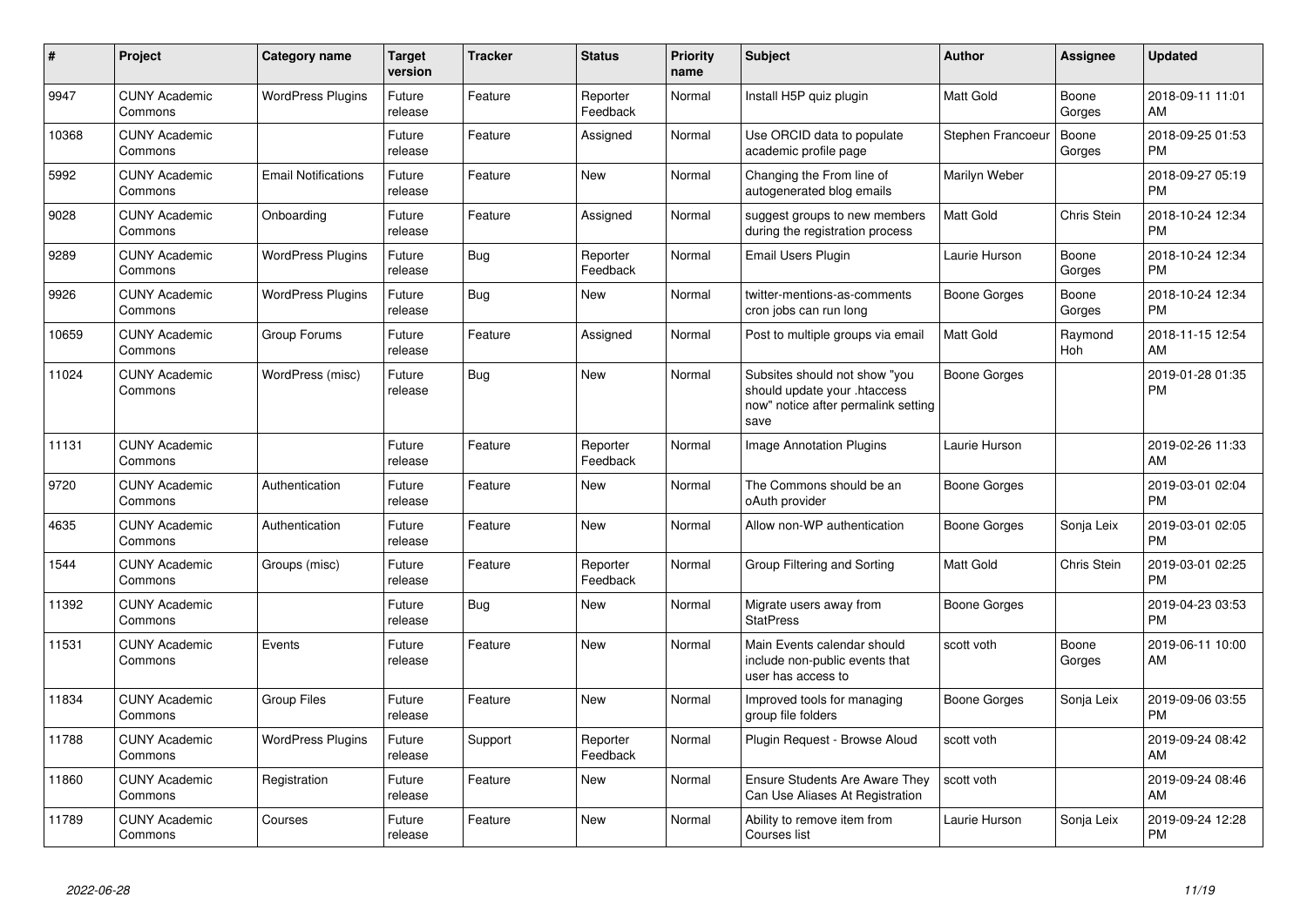| #     | Project                         | <b>Category name</b>       | <b>Target</b><br>version | <b>Tracker</b> | <b>Status</b>        | <b>Priority</b><br>name | <b>Subject</b>                                                                                | Author              | <b>Assignee</b>     | <b>Updated</b>                |
|-------|---------------------------------|----------------------------|--------------------------|----------------|----------------------|-------------------------|-----------------------------------------------------------------------------------------------|---------------------|---------------------|-------------------------------|
| 8836  | <b>CUNY Academic</b><br>Commons | <b>Blogs (BuddyPress)</b>  | Future<br>release        | Feature        | Assigned             | Normal                  | Redesign site launch process                                                                  | <b>Matt Gold</b>    | Boone<br>Gorges     | 2019-10-03 02:49<br>PM        |
| 11945 | <b>CUNY Academic</b><br>Commons | Reckoning                  | Future<br>release        | Feature        | Reporter<br>Feedback | Normal                  | Add Comments bubble to<br>Reckoning views                                                     | <b>Boone Gorges</b> | Boone<br>Gorges     | 2019-11-12 05:14<br><b>PM</b> |
| 12091 | <b>CUNY Academic</b><br>Commons | <b>Group Files</b>         | Future<br>release        | Feature        | New                  | Normal                  | Improved pre-upload file<br>validation for bp-group-documents                                 | <b>Boone Gorges</b> | Boone<br>Gorges     | 2019-11-14 01:21<br><b>PM</b> |
| 12446 | <b>CUNY Academic</b><br>Commons | Groups (misc)              | Future<br>release        | Feature        | Reporter<br>Feedback | Normal                  | Toggle default site to group forum<br>posting                                                 | Laurie Hurson       | Laurie Hurson       | 2020-03-10 11:57<br>AM        |
| 12573 | <b>CUNY Academic</b><br>Commons | <b>WordPress Plugins</b>   | Future<br>release        | <b>Bug</b>     | <b>New</b>           | Normal                  | <b>CommentPress Core Issues</b>                                                               | scott voth          |                     | 2020-03-24 04:32<br><b>PM</b> |
| 5581  | <b>CUNY Academic</b><br>Commons | Analytics                  | Future<br>release        | Feature        | Assigned             | Normal                  | Explore alternatives to Google<br>Analytics                                                   | Matt Gold           | Valerie<br>Townsend | 2020-04-17 03:12<br>PM        |
| 10354 | <b>CUNY Academic</b><br>Commons | <b>Public Portfolio</b>    | Future<br>release        | Feature        | <b>New</b>           | Normal                  | Opt out of Having a Profile Page                                                              | scott voth          | Chris Stein         | 2020-05-12 10:43<br>AM        |
| 13048 | <b>CUNY Academic</b><br>Commons | Shortcodes and<br>embeds   | Future<br>release        | Feature        | <b>New</b>           | Normal                  | Jupyter Notebooks support                                                                     | <b>Boone Gorges</b> |                     | 2020-07-14 11:46<br>AM        |
| 3002  | <b>CUNY Academic</b><br>Commons | Search                     | Future<br>release        | Feature        | Assigned             | Normal                  | Overhaul CAC search by using<br>external search appliance                                     | <b>Boone Gorges</b> | Boone<br>Gorges     | 2020-07-15 03:05<br><b>PM</b> |
| 13370 | <b>CUNY Academic</b><br>Commons | Group Library              | Future<br>release        | Feature        | <b>New</b>           | Normal                  | Library bulk deletion and folder<br>editing                                                   | Colin McDonald      | Boone<br>Gorges     | 2020-10-13 10:41<br>AM        |
| 13466 | <b>CUNY Academic</b><br>Commons | Cavalcade                  | Future<br>release        | Feature        | New                  | Normal                  | Automated cleanup for duplicate<br>Cavalcade tasks                                            | Boone Gorges        | Boone<br>Gorges     | 2020-10-13 05:24<br>PM        |
| 7115  | <b>CUNY Academic</b><br>Commons | Groups (misc)              | Future<br>release        | Feature        | Reporter<br>Feedback | Normal                  | make licensing info clear during<br>group creation                                            | Matt Gold           | Raymond<br>Hoh      | 2020-12-08 11:32<br>AM        |
| 14113 | <b>CUNY Academic</b><br>Commons | WordPress (misc)           | Future<br>release        | <b>Bug</b>     | Hold                 | Normal                  | Block Editor Not Working on this<br>page - Json error                                         | scott voth          | Boone<br>Gorges     | 2021-03-05 11:01<br>AM        |
| 14496 | <b>CUNY Academic</b><br>Commons | Domain Mapping             | Future<br>release        | <b>Bug</b>     | <b>New</b>           | Normal                  | Mapped domain SSO uses<br>third-party cookies                                                 | Raymond Hoh         | Raymond<br>Hoh      | 2021-05-24 04:03<br>PM        |
| 12042 | <b>CUNY Academic</b><br>Commons | <b>Email Notifications</b> | Future<br>release        | Feature        | <b>New</b>           | Normal                  | Improved error logging for BPGES<br>send queue                                                | <b>Boone Gorges</b> | Boone<br>Gorges     | 2021-11-19 12:25<br><b>PM</b> |
| 13358 | <b>CUNY Academic</b><br>Commons | Group Forums               | Future<br>release        | Feature        | <b>New</b>           | Normal                  | Improved UI for group forum<br>threading settings                                             | <b>Boone Gorges</b> | Raymond<br>Hoh      | 2021-11-19 12:27<br><b>PM</b> |
| 13199 | <b>CUNY Academic</b><br>Commons | Group Forums               | Future<br>release        | Feature        | New                  | Normal                  | Favoring Groups over bbPress<br>plugin                                                        | Colin McDonald      | Colin<br>McDonald   | 2021-11-19 12:28<br>PM        |
| 14309 | <b>CUNY Academic</b><br>Commons | Group Library              | Future<br>release        | Feature        | New                  | Normal                  | Better handling of<br>bp_group_document file<br>download attempts when file is<br>not present | <b>Boone Gorges</b> | Boone<br>Gorges     | 2021-11-19 12:28<br><b>PM</b> |
| 13650 | <b>CUNY Academic</b><br>Commons | Group Library              | Future<br>release        | Feature        | New                  | Normal                  | Forum Attachments in Group<br>Library                                                         | Laurie Hurson       |                     | 2021-11-19 12:30<br><b>PM</b> |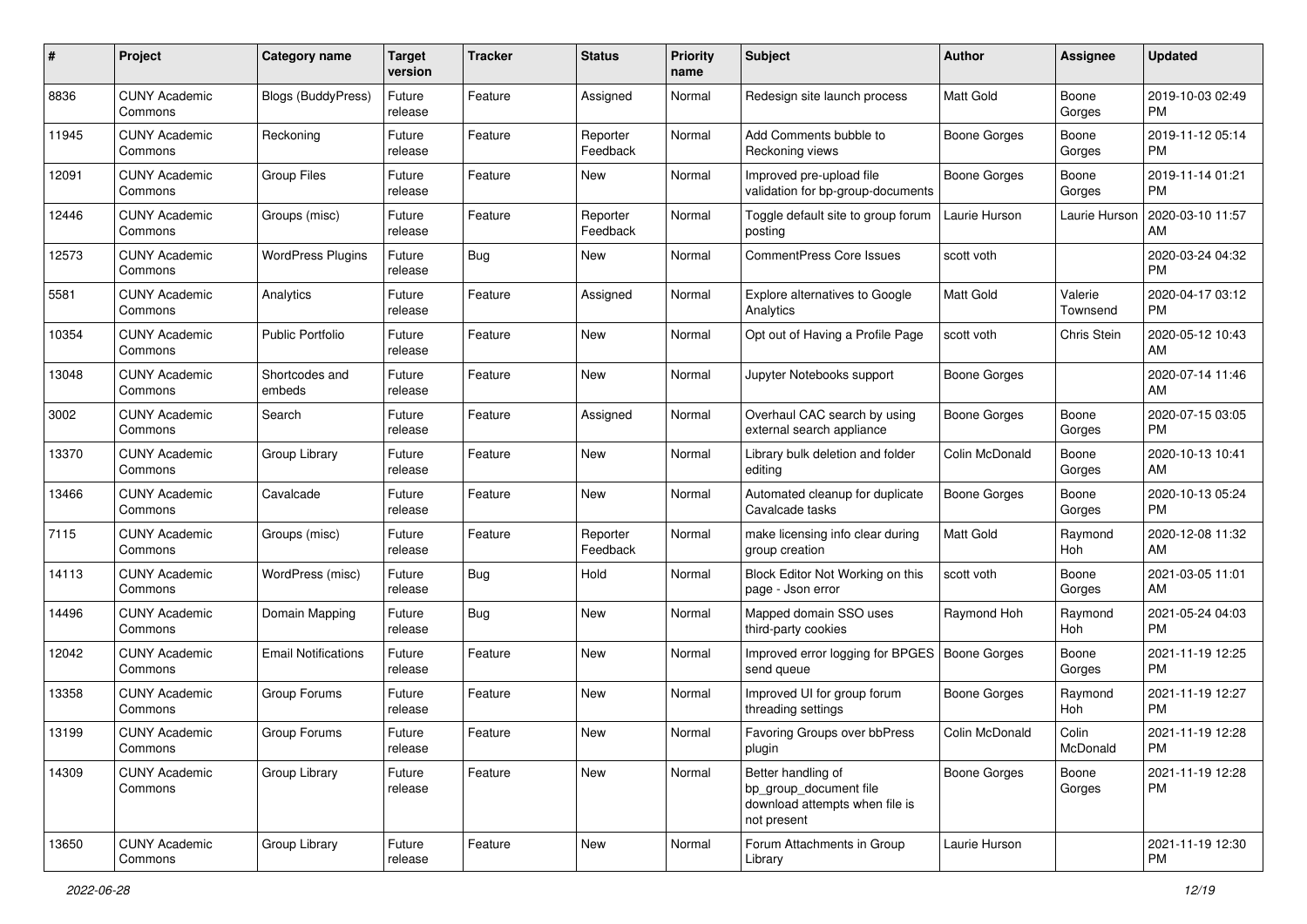| #     | Project                         | <b>Category name</b>        | <b>Target</b><br>version | <b>Tracker</b> | <b>Status</b> | <b>Priority</b><br>name | <b>Subject</b>                                                         | Author              | <b>Assignee</b>     | <b>Updated</b>                |
|-------|---------------------------------|-----------------------------|--------------------------|----------------|---------------|-------------------------|------------------------------------------------------------------------|---------------------|---------------------|-------------------------------|
| 10580 | <b>CUNY Academic</b><br>Commons | Information<br>Architecture | Future<br>release        | Design/UX      | <b>New</b>    | Normal                  | Primary nav item review                                                | <b>Boone Gorges</b> | Sara Cannon         | 2021-11-19 12:37<br>PM        |
| 13331 | <b>CUNY Academic</b><br>Commons | Site cloning                | Future<br>release        | <b>Bug</b>     | <b>New</b>    | Normal                  | Combine Site Template and<br>Clone operations                          | <b>Boone Gorges</b> | Jeremy Felt         | 2021-11-19 12:39<br><b>PM</b> |
| 13835 | <b>CUNY Academic</b><br>Commons | WordPress (misc)            | Future<br>release        | Feature        | <b>New</b>    | Normal                  | Allow OneSearch widget to have<br>'CUNY' as campus                     | Boone Gorges        | Boone<br>Gorges     | 2021-11-19 12:39<br><b>PM</b> |
| 10226 | <b>CUNY Academic</b><br>Commons | Courses                     | Future<br>release        | Feature        | <b>New</b>    | Normal                  | Add "My Courses" to drop down<br>list                                  | scott voth          | Boone<br>Gorges     | 2021-11-19 12:42<br><b>PM</b> |
| 14987 | <b>CUNY Academic</b><br>Commons | <b>WordPress Plugins</b>    | Future<br>release        | <b>Bug</b>     | <b>New</b>    | Normal                  | Elementor update causes<br>database freeze-up                          | Boone Gorges        | Boone<br>Gorges     | 2021-11-29 12:02<br><b>PM</b> |
| 14184 | <b>CUNY Academic</b><br>Commons | <b>Public Portfolio</b>     | Future<br>release        | Feature        | <b>New</b>    | Normal                  | Centralized mechanism for storing<br>Campus affiliations               | Boone Gorges        | Boone<br>Gorges     | 2022-01-04 11:35<br>AM        |
| 8900  | <b>CUNY Academic</b><br>Commons | Accessibility               | Future<br>release        | Feature        | Assigned      | Normal                  | Look into tools to enforce<br>accessibility in WP environment          | Matt Gold           | Boone<br>Gorges     | 2022-04-26 11:59<br>AM        |
| 8901  | <b>CUNY Academic</b><br>Commons | Accessibility               | Future<br>release        | Feature        | Assigned      | Normal                  | Theme analysis for accessibility                                       | <b>Matt Gold</b>    | Boone<br>Gorges     | 2022-04-26 11:59<br>AM        |
| 8835  | <b>CUNY Academic</b><br>Commons | Blogs (BuddyPress)          | Future<br>release        | Feature        | <b>New</b>    | Normal                  | Extend cuny.is shortlinks to sites                                     | Luke Waltzer        | Boone<br>Gorges     | 2022-04-26 11:59<br>AM        |
| 11243 | <b>CUNY Academic</b><br>Commons | BuddyPress (misc)           | Future<br>release        | <b>Bug</b>     | <b>New</b>    | Normal                  | Audit bp-custom.php                                                    | Raymond Hoh         | Raymond<br>Hoh      | 2022-04-26 11:59<br>AM        |
| 10380 | <b>CUNY Academic</b><br>Commons | WordPress (misc)            | Future<br>release        | Feature        | In Progress   | Normal                  | Remove blacklisted plugins                                             | Boone Gorges        |                     | 2022-04-26 12:00<br><b>PM</b> |
| 11843 | <b>CUNY Academic</b><br>Commons | WordPress (misc)            | Future<br>release        | Design/UX      | <b>New</b>    | Normal                  | Tweaking the Gutenberg Editor<br>Interface                             | Laurie Hurson       |                     | 2022-04-26 12:00<br><b>PM</b> |
| 14787 | <b>CUNY Academic</b><br>Commons | <b>Plugin Packages</b>      | Future<br>release        | Feature        | <b>New</b>    | Normal                  | Creating a "Design" plugin<br>package                                  | Laurie Hurson       | scott voth          | 2022-04-27 04:56<br><b>PM</b> |
| 16092 | <b>CUNY Academic</b><br>Commons |                             | Future<br>release        | Feature        | Hold          | Normal                  | Don't show main site in Site<br>search results                         | Boone Gorges        | Boone<br>Gorges     | 2022-05-17 03:12<br>PM        |
| 15604 | <b>CUNY Academic</b><br>Commons | <b>Email Notifications</b>  | Future<br>release        | Feature        | Assigned      | Normal                  | Restructure Commons Group<br>Digest Email Messages                     | <b>Matt Gold</b>    | Boone<br>Gorges     | 2022-05-26 10:45<br>AM        |
| 3524  | <b>CUNY Academic</b><br>Commons | Documentation               | Not tracked              | Documentation  | Assigned      | Normal                  | Post describing all you can do<br>when starting up a new<br>blog/group | <b>Matt Gold</b>    | scott voth          | 2014-10-04 12:56<br><b>PM</b> |
| 4027  | <b>CUNY Academic</b><br>Commons | Commons In A Box            | Not tracked              | Design/UX      | Assigned      | Normal                  | Usability review of CBOX update<br>procedures                          | Matt Gold           | Samantha<br>Raddatz | 2015-05-11 06:36<br><b>PM</b> |
| 4235  | <b>CUNY Academic</b><br>Commons |                             | Not tracked              | Design/UX      | Assigned      | Normal                  | Explore user experience around<br>comments on forum topics vs<br>docs  | Matt Gold           | Samantha<br>Raddatz | 2015-07-21 10:23<br>AM        |
| 3565  | <b>CUNY Academic</b><br>Commons | My Commons                  | Not tracked              | Documentation  | New           | Normal                  | Load Newest inconsistencies                                            | Chris Stein         | scott voth          | 2015-11-09 01:16<br><b>PM</b> |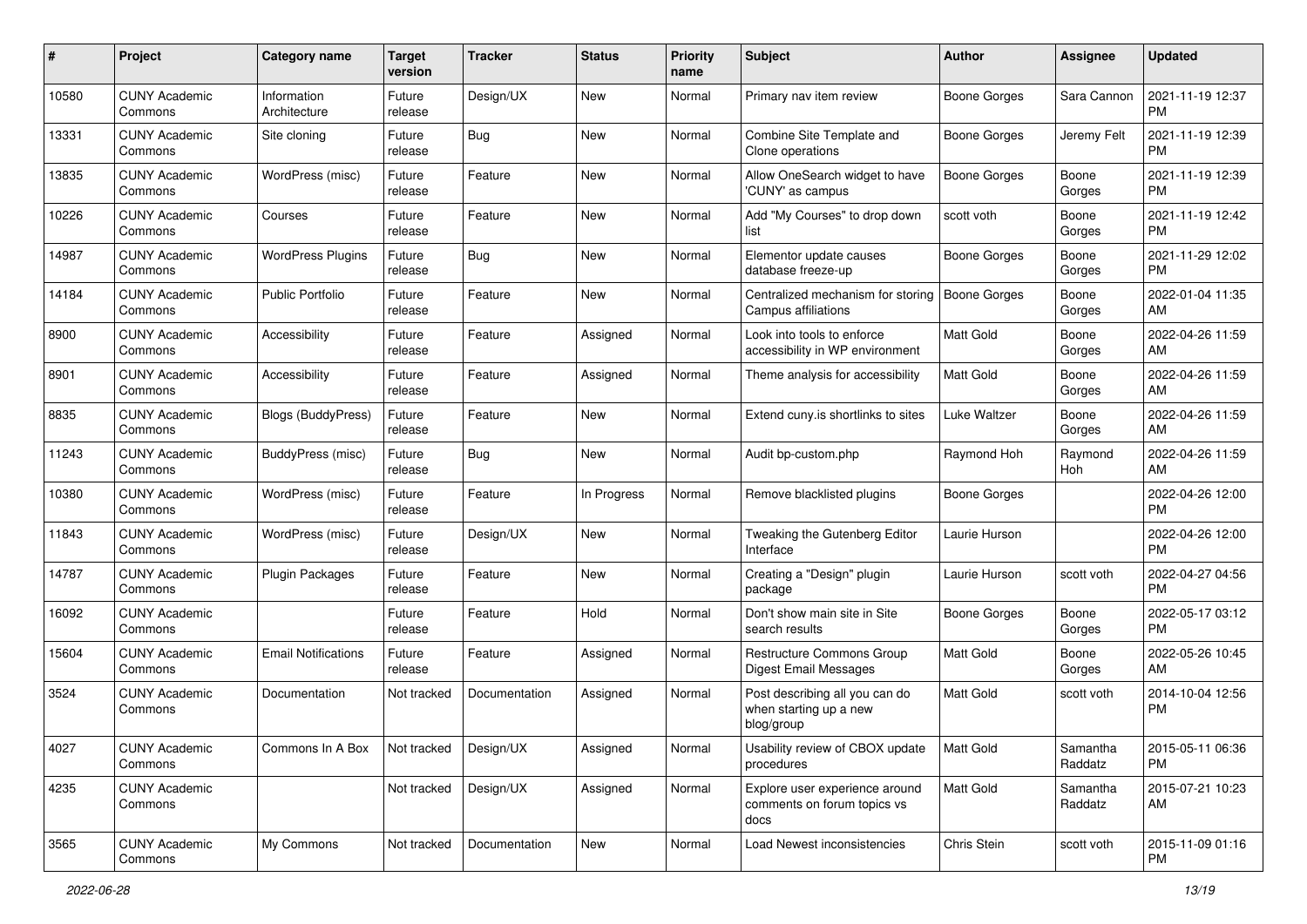| $\#$ | Project                         | Category name    | <b>Target</b><br>version | <b>Tracker</b> | <b>Status</b>        | <b>Priority</b><br>name | <b>Subject</b>                                                                            | Author           | <b>Assignee</b>       | <b>Updated</b>                |
|------|---------------------------------|------------------|--------------------------|----------------|----------------------|-------------------------|-------------------------------------------------------------------------------------------|------------------|-----------------------|-------------------------------|
| 4972 | <b>CUNY Academic</b><br>Commons | Analytics        | Not tracked              | Bug            | <b>New</b>           | Normal                  | <b>Newsletter Analytics</b>                                                               | Stephen Real     | Matt Gold             | 2015-12-09 12:54<br><b>PM</b> |
| 2175 | <b>CUNY Academic</b><br>Commons | WordPress (misc) | Not tracked              | Support        | Assigned             | Normal                  | Subscibe 2 vs. Jetpack<br>subscription options                                            | local admin      | Matt Gold             | 2016-01-26 04:58<br><b>PM</b> |
| 4070 | <b>CUNY Academic</b><br>Commons | Analytics        | Not tracked              | Support        | Assigned             | Normal                  | Request for JITP site analytics                                                           | Matt Gold        | Seth Persons          | 2016-02-23 03:09<br><b>PM</b> |
| 636  | <b>CUNY Academic</b><br>Commons | WordPress (misc) | Not tracked              | Support        | Assigned             | Normal                  | Create Lynda.com-like Table of<br><b>Contents for Prospective Tutorial</b><br>Screencasts | Matt Gold        | scott voth            | 2016-02-23 03:12<br><b>PM</b> |
| 4986 | <b>CUNY Academic</b><br>Commons | ZenDesk          | Not tracked              | Support        | Assigned             | Normal                  | Prepare documentation for<br>Zendesk re web widget                                        | Matt Gold        | Samantha<br>Raddatz   | 2016-02-25 03:09<br><b>PM</b> |
| 3369 | <b>CUNY Academic</b><br>Commons | Reply By Email   | Not tracked              | Outreach       | Hold                 | Normal                  | Release reply by email to WP<br>plugin directory                                          | Matt Gold        | Raymond<br><b>Hoh</b> | 2016-03-01 12:46<br><b>PM</b> |
| 2666 | <b>CUNY Academic</b><br>Commons | About page       | Not tracked              | Documentation  | Assigned             | Normal                  | Update About Text                                                                         | Chris Stein      | Luke Waltzer          | 2016-03-04 11:19<br>AM        |
| 2612 | <b>CUNY Academic</b><br>Commons |                  | Not tracked              | Publicity      | Assigned             | Normal                  | Pinterest site for the Commons                                                            | local admin      | Sarah<br>Morgano      | 2016-03-04 11:19<br>AM        |
| 5317 | <b>CUNY Academic</b><br>Commons | Group Blogs      | Not tracked              | <b>Bug</b>     | Reporter<br>Feedback | Normal                  | Notifications of New Post Didn't<br>Come                                                  | Luke Waltzer     | Samantha<br>Raddatz   | 2016-03-21 10:41<br><b>PM</b> |
| 5298 | <b>CUNY Academic</b><br>Commons |                  | Not tracked              | Publicity      | <b>New</b>           | Normal                  | Survey Pop-Up Text                                                                        | Samantha Raddatz | Samantha<br>Raddatz   | 2016-03-22 12:27<br><b>PM</b> |
| 3657 | <b>CUNY Academic</b><br>Commons | WordPress (misc) | Not tracked              | Feature        | <b>New</b>           | Normal                  | Create alert for GC email<br>addresses                                                    | Matt Gold        | <b>Matt Gold</b>      | 2016-04-14 11:29<br><b>PM</b> |
| 5679 | <b>CUNY Academic</b><br>Commons | Analytics        | Not tracked              | Feature        | New                  | Normal                  | Logged In Users for GA                                                                    | Valerie Townsend | Valerie<br>Townsend   | 2016-06-11 09:49<br>AM        |
| 6115 | <b>CUNY Academic</b><br>Commons | Publicity        | Not tracked              | Feature        | Assigned             | Normal                  | create digital signage for GC                                                             | Matt Gold        | scott voth            | 2016-10-11 10:09<br><b>PM</b> |
| 6298 | <b>CUNY Academic</b><br>Commons | User Experience  | Not tracked              | Design/UX      | Assigned             | Normal                  | Examine data from survey                                                                  | Matt Gold        | Margaret<br>Galvan    | 2016-10-14 12:16<br><b>PM</b> |
| 6671 | <b>CUNY Academic</b><br>Commons | Reply By Email   | Not tracked              | Bug            | Assigned             | Normal                  | "Post too often" RBE error<br>message                                                     | Matt Gold        | Raymond<br><b>Hoh</b> | 2016-11-11 09:55<br>AM        |
| 6665 | <b>CUNY Academic</b><br>Commons |                  | Not tracked              | Publicity      | <b>New</b>           | Normal                  | Dead Link in 1.10 announcement<br>post                                                    | Paige Dupont     | Stephen Real          | 2016-12-01 03:11<br><b>PM</b> |
| 6995 | <b>CUNY Academic</b><br>Commons | Home Page        | Not tracked              | Bug            | Assigned             | Normal                  | member filter on homepage not<br>workina                                                  | Matt Gold        | Raymond<br>Hoh        | 2016-12-11 09:46<br><b>PM</b> |
| 7928 | <b>CUNY Academic</b><br>Commons | Group Forums     | Not tracked              | Bug            | <b>New</b>           | Normal                  | Duplicate Forum post                                                                      | Luke Waltzer     | Raymond<br>Hoh        | 2017-04-11 09:27<br><b>PM</b> |
| 7828 | <b>CUNY Academic</b><br>Commons |                  | Not tracked              | Feature        | Assigned             | Normal                  | Theme Assessment 2017                                                                     | Margaret Galvan  | Margaret<br>Galvan    | 2017-05-02 10:41<br>PM        |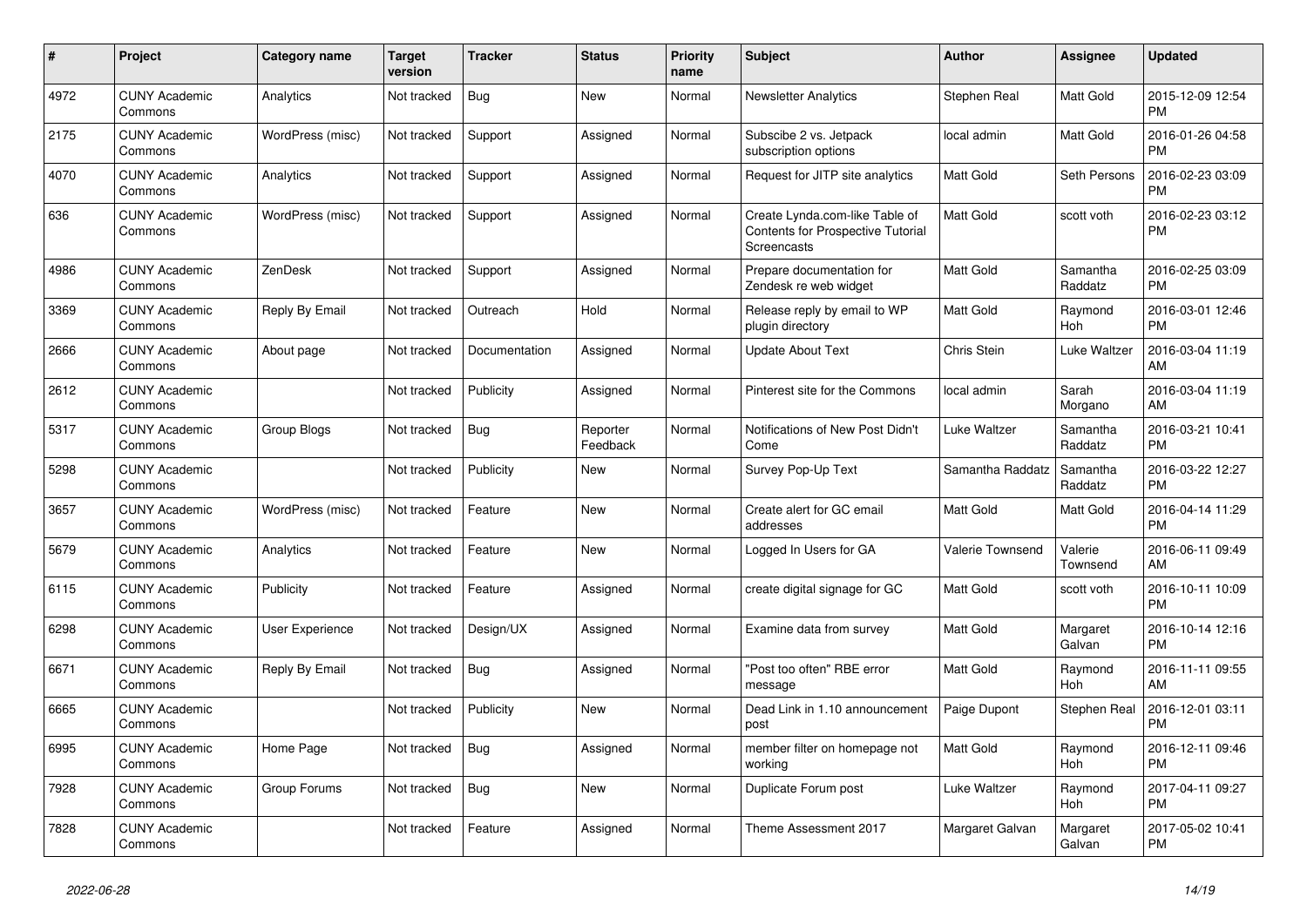| #     | Project                         | <b>Category name</b>       | <b>Target</b><br>version | <b>Tracker</b> | <b>Status</b>        | <b>Priority</b><br>name | <b>Subject</b>                                                                                                                               | Author                  | <b>Assignee</b>       | <b>Updated</b>                |
|-------|---------------------------------|----------------------------|--------------------------|----------------|----------------------|-------------------------|----------------------------------------------------------------------------------------------------------------------------------------------|-------------------------|-----------------------|-------------------------------|
| 8440  | <b>CUNY Academic</b><br>Commons | Onboarding                 | Not tracked              | Bug            | <b>New</b>           | Normal                  | <b>Create Test Email Accounts for</b><br><b>Onboarding Project</b>                                                                           | Stephen Real            | Stephen Real          | 2017-08-01 09:49<br>PМ        |
| 8902  | <b>CUNY Academic</b><br>Commons | Design                     | Not tracked              | Feature        | Assigned             | Normal                  | Report back on research on<br><b>BuddyPress themes</b>                                                                                       | Matt Gold               | Michael Smith         | 2017-11-10 12:31<br><b>PM</b> |
| 8837  | <b>CUNY Academic</b><br>Commons |                            | Not tracked              | Feature        | Assigned             | Normal                  | Create a form to request info from<br>people requesting premium<br>themes and plugins                                                        | Matt Gold               | Marilyn<br>Weber      | 2017-11-14 03:35<br><b>PM</b> |
| 8898  | <b>CUNY Academic</b><br>Commons | Social Paper               | Not tracked              | Feature        | Assigned             | Normal                  | Usage data on docs and social<br>paper                                                                                                       | Matt Gold               | <b>Matt Gold</b>      | 2017-11-16 11:32<br>AM        |
| 8976  | <b>CUNY Academic</b><br>Commons | Reply By Email             | Not tracked              | Feature        | Assigned             | Normal                  | Package RBE new topics<br>posting?                                                                                                           | Matt Gold               | Raymond<br>Hoh        | 2017-12-04 02:34<br><b>PM</b> |
| 9015  | <b>CUNY Academic</b><br>Commons | Groups (misc)              | Not tracked              | Outreach       | Assigned             | Normal                  | Email group admins the email<br>addresses of their groups                                                                                    | Matt Gold               | <b>Matt Gold</b>      | 2018-01-02 09:54<br>AM        |
| 9060  | <b>CUNY Academic</b><br>Commons | Commons In A Box           | Not tracked              | <b>Bug</b>     | Hold                 | Normal                  | Problems with CBox image library<br>upload                                                                                                   | Lisa Rhody              | Raymond<br>Hoh        | 2018-01-10 03:26<br><b>PM</b> |
| 8991  | <b>CUNY Academic</b><br>Commons | Reply By Email             | Not tracked              | <b>Bug</b>     | Hold                 | Normal                  | RBE duplicate email message<br>issue                                                                                                         | Matt Gold               | Raymond<br>Hoh        | 2018-02-18 08:53<br><b>PM</b> |
| 9346  | <b>CUNY Academic</b><br>Commons | WordPress (misc)           | Not tracked              | <b>Bug</b>     | <b>New</b>           | Normal                  | Clone cetls.bmcc.cuny.edu for<br>development                                                                                                 | Owen Roberts            | Raymond<br><b>Hoh</b> | 2018-03-06 05:35<br><b>PM</b> |
| 9420  | <b>CUNY Academic</b><br>Commons | cuny.is                    | Not tracked              | Feature        | New                  | Normal                  | Request for http://cuny.is/streams                                                                                                           | Raffi<br>Khatchadourian | Marilyn<br>Weber      | 2018-04-02 10:08<br>AM        |
| 9643  | <b>CUNY Academic</b><br>Commons | Publicity                  | Not tracked              | Feature        | New                  | Normal                  | Create a page on the Commons<br>for logos etc.                                                                                               | Stephen Real            | Stephen Real          | 2018-04-24 10:53<br>AM        |
| 8607  | <b>CUNY Academic</b><br>Commons |                            | Not tracked              | Support        | <b>New</b>           | Normal                  | Paypal?                                                                                                                                      | Marilyn Weber           | Matt Gold             | 2018-05-15 01:37<br><b>PM</b> |
| 9729  | <b>CUNY Academic</b><br>Commons | <b>SEO</b>                 | Not tracked              | Support        | New                  | Normal                  | 503 Errors showing on<br>newlaborforum.cuny.edu                                                                                              | Diane Krauthamer        | Raymond<br>Hoh        | 2018-05-22 04:48<br><b>PM</b> |
| 9908  | <b>CUNY Academic</b><br>Commons |                            | Not tracked              | Feature        | New                  | Normal                  | Is it possible to send email<br>updates to users (or an email<br>address not on the list) for only a<br>single page AFTER being<br>prompted? | <b>Michael Shields</b>  | scott voth            | 2018-06-11 01:34<br>РM        |
| 9515  | <b>CUNY Academic</b><br>Commons | <b>WordPress Plugins</b>   | Not tracked              | <b>Bug</b>     | Reporter<br>Feedback | Normal                  | Text to Speech plugin - "More<br>Slowly" checkbox not working                                                                                | scott voth              | Boone<br>Gorges       | 2018-06-13 02:26<br><b>PM</b> |
| 9941  | <b>CUNY Academic</b><br>Commons | Wiki                       | Not tracked              | Support        | Assigned             | Normal                  | Wiki functionality                                                                                                                           | Matt Gold               | Boone<br>Gorges       | 2018-06-26 10:57<br>AM        |
| 10040 | <b>CUNY Academic</b><br>Commons | WordPress (misc)           | Not tracked              | Bug            | Reporter<br>Feedback | Normal                  | User doesn't see full list of themes   Matt Gold                                                                                             |                         | Boone<br>Gorges       | 2018-07-25 10:12<br>AM        |
| 9979  | <b>CUNY Academic</b><br>Commons | <b>Email Notifications</b> | Not tracked              | Bug            | Reporter<br>Feedback | Normal                  | Reports of slow email activation<br>emails                                                                                                   | Matt Gold               | Boone<br>Gorges       | 2018-08-29 09:40<br><b>PM</b> |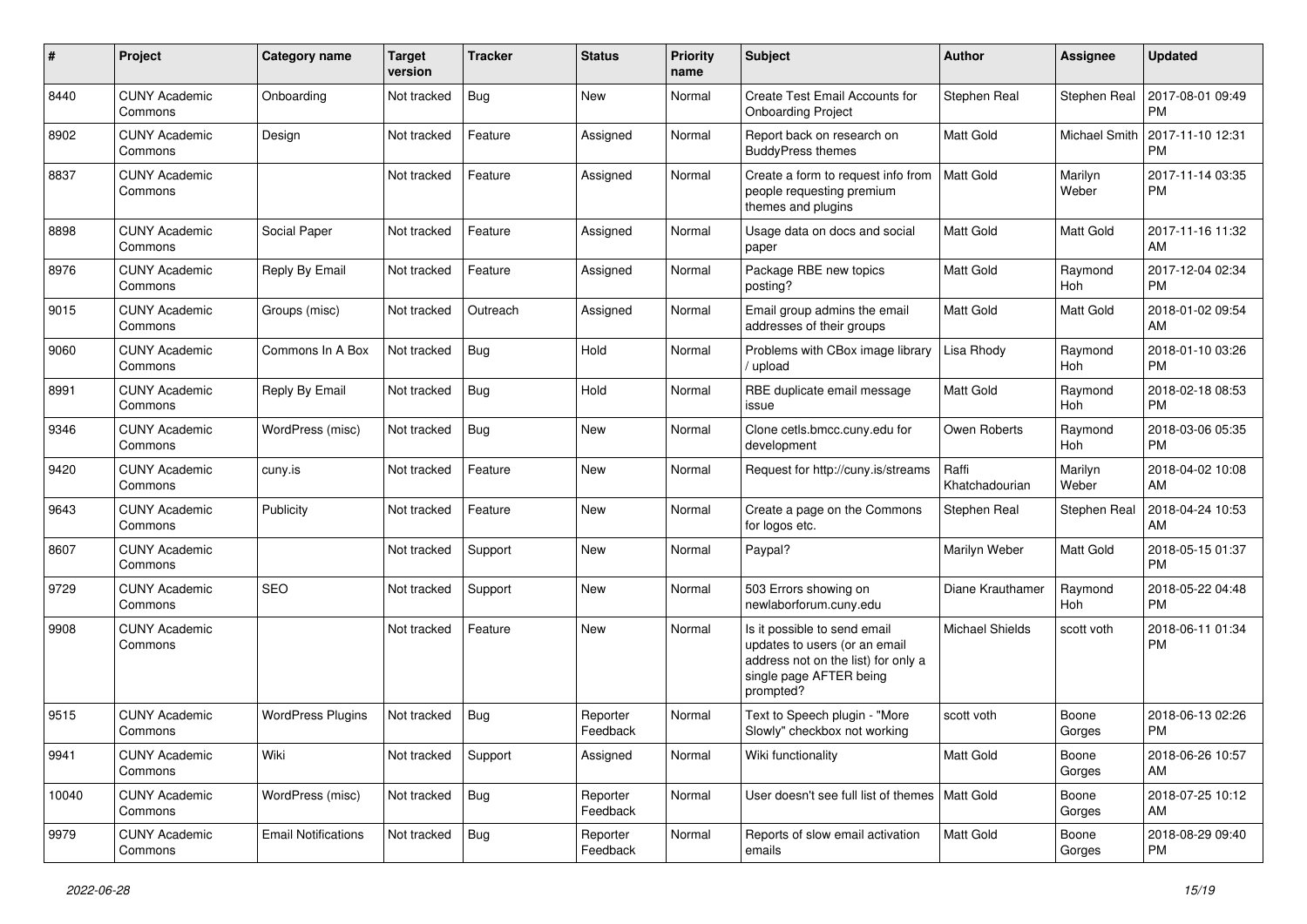| #     | Project                         | <b>Category name</b>     | Target<br>version | <b>Tracker</b> | <b>Status</b>        | <b>Priority</b><br>name | <b>Subject</b>                                                                       | <b>Author</b>           | <b>Assignee</b>       | <b>Updated</b>                |
|-------|---------------------------------|--------------------------|-------------------|----------------|----------------------|-------------------------|--------------------------------------------------------------------------------------|-------------------------|-----------------------|-------------------------------|
| 10262 | <b>CUNY Academic</b><br>Commons |                          | Not tracked       | <b>Bug</b>     | Reporter<br>Feedback | Normal                  | Newsletter Plugin: Broken Image<br>at Bottom of All Newsletters                      | Mark Webb               | Raymond<br>Hoh        | 2018-08-30 05:17<br><b>PM</b> |
| 10657 | <b>CUNY Academic</b><br>Commons |                          | Not tracked       | Support        | Reporter<br>Feedback | Normal                  | child theme problems                                                                 | Marilyn Weber           |                       | 2018-11-08 01:19<br><b>PM</b> |
| 10769 | <b>CUNY Academic</b><br>Commons | <b>WordPress Themes</b>  | Not tracked       | Bug            | Reporter<br>Feedback | Normal                  | 2011 Theme Sidebar                                                                   | Mark Webb               |                       | 2018-12-04 04:09<br><b>PM</b> |
| 10794 | <b>CUNY Academic</b><br>Commons | Performance              | Not tracked       | Bug            | <b>New</b>           | Normal                  | Memcached connection<br>occasionally breaks                                          | <b>Boone Gorges</b>     | Boone<br>Gorges       | 2018-12-06 03:30<br><b>PM</b> |
| 10839 | <b>CUNY Academic</b><br>Commons | About page               | Not tracked       | Support        | <b>New</b>           | Normal                  | <b>Mission Statement Needs</b><br>Revision                                           | scott voth              | Matt Gold             | 2018-12-26 10:58<br>AM        |
| 10982 | <b>CUNY Academic</b><br>Commons | Domain Mapping           | Not tracked       | Support        | Reporter<br>Feedback | Normal                  | <b>CNAME</b> question                                                                | scott voth              |                       | 2019-01-22 04:29<br><b>PM</b> |
| 11077 | <b>CUNY Academic</b><br>Commons | Events                   | Not tracked       | Feature        | Reporter<br>Feedback | Normal                  | Show event category description<br>in event list view                                | Raffi<br>Khatchadourian |                       | 2019-02-12 10:38<br><b>PM</b> |
| 11120 | <b>CUNY Academic</b><br>Commons | <b>WordPress Plugins</b> | Not tracked       | Bug            | Reporter<br>Feedback | Normal                  | Events Manager Events Not<br>Showing Up                                              | Mark Webb               |                       | 2019-02-27 04:10<br><b>PM</b> |
| 11149 | <b>CUNY Academic</b><br>Commons |                          | Not tracked       | Support        | Reporter<br>Feedback | Normal                  | comments getting blocked                                                             | Marilyn Weber           | Raymond<br>Hoh        | 2019-03-26 11:40<br>AM        |
| 11449 | <b>CUNY Academic</b><br>Commons | WordPress - Media        | Not tracked       | Support        | Reporter<br>Feedback | Normal                  | Cloning Media Library for JITP<br>from Staging to Production Site                    | Patrick DeDauw          | Boone<br>Gorges       | 2019-05-13 12:00<br><b>PM</b> |
| 11386 | <b>CUNY Academic</b><br>Commons | WordPress - Media        | Not tracked       | Support        | Reporter<br>Feedback | Normal                  | disappearing images                                                                  | scott voth              | Boone<br>Gorges       | 2019-05-14 10:32<br>AM        |
| 11393 | <b>CUNY Academic</b><br>Commons |                          | Not tracked       | Publicity      | <b>New</b>           | Normal                  | After 1.15 release, ceate a hero<br>slide and post about adding a site<br>to a group | scott voth              | Patrick<br>Sweeney    | 2019-05-14 10:32<br>AM        |
| 11415 | <b>CUNY Academic</b><br>Commons | <b>WordPress Plugins</b> | Not tracked       | Bug            | Reporter<br>Feedback | Normal                  | <b>Blog Subscriptions in Jetpack</b>                                                 | Laurie Hurson           |                       | 2019-05-14 10:34<br>AM        |
| 11509 | <b>CUNY Academic</b><br>Commons |                          | Not tracked       | Support        | Reporter<br>Feedback | Normal                  | deleted Page causing a Menu<br>problem?                                              | Marilyn Weber           |                       | 2019-06-04 09:54<br>AM        |
| 11556 | <b>CUNY Academic</b><br>Commons | Courses                  | Not tracked       | Bug            | Reporter<br>Feedback | Normal                  | Instructor name given in course<br>listing                                           | Tom Harbison            |                       | 2019-06-25 04:12<br><b>PM</b> |
| 11624 | <b>CUNY Academic</b><br>Commons | WordPress (misc)         | Not tracked       | Support        | <b>New</b>           | Normal                  | Change pages into posts or swap<br>database for a Commons site?                      | Stephen Klein           | Raymond<br><b>Hoh</b> | 2019-07-09 11:04<br>AM        |
| 11493 | <b>CUNY Academic</b><br>Commons | Domain Mapping           | Not tracked       | Support        | Reporter<br>Feedback | Normal                  | Domain Mapping Request - Talia<br>Schaffer                                           | scott voth              | <b>Matt Gold</b>      | 2019-08-06 08:39<br>AM        |
| 11771 | <b>CUNY Academic</b><br>Commons |                          | Not tracked       | Support        | Reporter<br>Feedback | Normal                  | post displays in sections                                                            | Marilyn Weber           |                       | 2019-08-20 10:34<br>AM        |
| 11787 | <b>CUNY Academic</b><br>Commons |                          | Not tracked       | Support        | Reporter<br>Feedback | Normal                  | automated comments notifications   Marilyn Weber<br>on ZenDesk                       |                         |                       | 2019-08-26 06:18<br><b>PM</b> |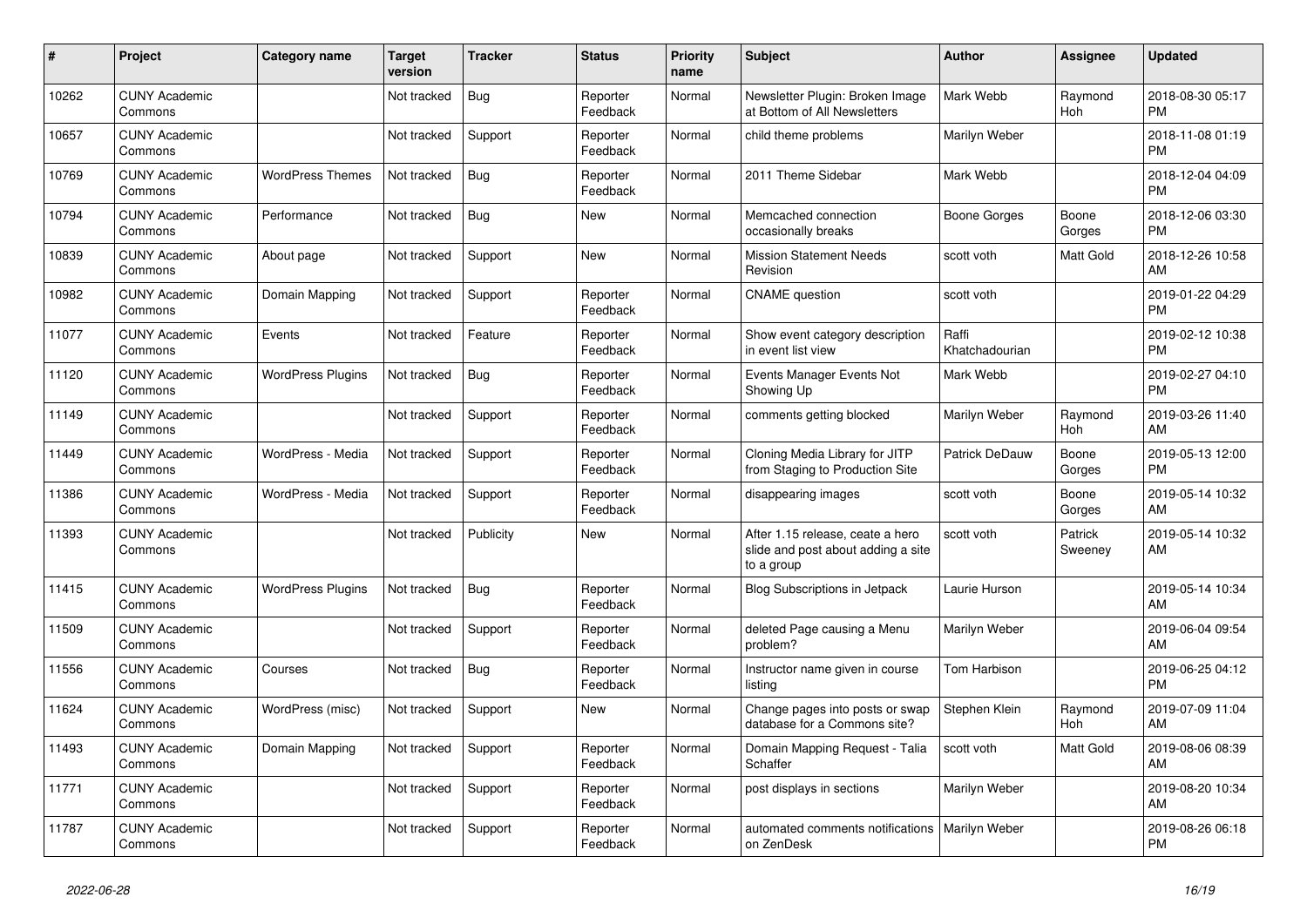| #     | Project                         | <b>Category name</b>      | <b>Target</b><br>version | <b>Tracker</b> | <b>Status</b>        | <b>Priority</b><br>name | <b>Subject</b>                                                                                | Author              | <b>Assignee</b>    | <b>Updated</b>                |
|-------|---------------------------------|---------------------------|--------------------------|----------------|----------------------|-------------------------|-----------------------------------------------------------------------------------------------|---------------------|--------------------|-------------------------------|
| 10273 | <b>CUNY Academic</b><br>Commons | Registration              | Not tracked              | Support        | Reporter<br>Feedback | Normal                  | users combining CF and campus<br>address                                                      | Marilyn Weber       |                    | 2019-09-18 10:58<br>AM        |
| 11879 | <b>CUNY Academic</b><br>Commons |                           | Not tracked              | <b>Bug</b>     | New                  | Normal                  | Hypothesis comments appearing<br>on multiple, different pdfs across<br>blogs                  | Laurie Hurson       | Laurie Hurson      | 2019-09-19 02:39<br><b>PM</b> |
| 11545 | <b>CUNY Academic</b><br>Commons | <b>WordPress Plugins</b>  | Not tracked              | Support        | New                  | Normal                  | Twitter searches in WordPress                                                                 | Gina Cherry         | <b>Matt Gold</b>   | 2019-09-23 01:03<br><b>PM</b> |
| 8666  | <b>CUNY Academic</b><br>Commons | Teaching                  | Not tracked              | Documentation  | Assigned             | Normal                  | Create Teaching on the<br>Commons Resource Page                                               | Matt Gold           | Laurie Hurson      | 2019-09-23 03:16<br>PM        |
| 11848 | <b>CUNY Academic</b><br>Commons |                           | Not tracked              | Support        | Hold                 | Normal                  | a Dean of Faculty wants to share<br>a large file                                              | Marilyn Weber       |                    | 2019-09-24 08:44<br>AM        |
| 11883 | <b>CUNY Academic</b><br>Commons | Help/Codex                | Not tracked              | Support        | New                  | Normal                  | Need Embedding Help Page<br>Update (Tableau)                                                  | Anthony Wheeler     | scott voth         | 2019-09-24 08:49<br>AM        |
| 11517 | <b>CUNY Academic</b><br>Commons |                           | Not tracked              | Feature        | Assigned             | Normal                  | wp-accessibility plugin should not<br>strip 'target=" blank" by default                       | <b>Boone Gorges</b> | Laurie Hurson      | 2019-09-24 09:57<br>AM        |
| 11519 | <b>CUNY Academic</b><br>Commons |                           | Not tracked              | Support        | Assigned             | Normal                  | comment option not appearing                                                                  | Marilyn Weber       |                    | 2019-09-24 10:28<br>AM        |
| 12004 | <b>CUNY Academic</b><br>Commons |                           | Not tracked              | Support        | Reporter<br>Feedback | Normal                  | Notifications for spam blog<br>comments                                                       | Gina Cherry         | Raymond<br>Hoh     | 2019-11-01 12:05<br><b>PM</b> |
| 12198 | <b>CUNY Academic</b><br>Commons |                           | Not tracked              | Bug            | Reporter<br>Feedback | Normal                  | Duplicate listing in My Sites                                                                 | Tom Harbison        |                    | 2019-12-09 05:50<br><b>PM</b> |
| 12247 | <b>CUNY Academic</b><br>Commons | Publicity                 | Not tracked              | Support        | New                  | Normal                  | <b>Screenshot of First Commons</b><br>Homepage                                                | scott voth          | scott voth         | 2020-01-14 12:08<br>PM        |
| 12328 | <b>CUNY Academic</b><br>Commons |                           | Not tracked              | Support        | New                  | Normal                  | Sign up Code for Non-CUNY<br>Faculty                                                          | Laurie Hurson       |                    | 2020-01-28 10:25<br>AM        |
| 12350 | <b>CUNY Academic</b><br>Commons | <b>Blogs (BuddyPress)</b> | Not tracked              | Support        | Reporter<br>Feedback | Normal                  | URL creation problem                                                                          | Marilyn Weber       |                    | 2020-02-03 11:27<br>AM        |
| 12352 | <b>CUNY Academic</b><br>Commons |                           | Not tracked              | Support        | New                  | Normal                  | "posts list" page builder block<br>option                                                     | Marilyn Weber       |                    | 2020-02-03 01:29<br><b>PM</b> |
| 12360 | <b>CUNY Academic</b><br>Commons | <b>WordPress Themes</b>   | Not tracked              | <b>Bug</b>     | Reporter<br>Feedback | Normal                  | site just says "DANTE We are<br>currently in maintenance mode,<br>please check back shortly." | Marilyn Weber       |                    | 2020-02-04 12:13<br><b>PM</b> |
| 12382 | <b>CUNY Academic</b><br>Commons | Membership                | Not tracked              | Support        | New                  | Normal                  | Email request change                                                                          | Marilyn Weber       | Marilyn<br>Weber   | 2020-02-06 12:56<br>PM        |
| 12392 | <b>CUNY Academic</b><br>Commons | Help/Codex                | Not tracked              | Documentation  | New                  | Normal                  | Updates to Common Commons<br>Questions on Help Page                                           | scott voth          | Margaret<br>Galvan | 2020-02-11 10:53<br>AM        |
| 12438 | <b>CUNY Academic</b><br>Commons | Courses                   | Not tracked              | Bug            | New                  | Normal                  | Site appearing twice                                                                          | Laurie Hurson       | Boone<br>Gorges    | 2020-02-18 01:34<br><b>PM</b> |
| 12484 | <b>CUNY Academic</b><br>Commons |                           | Not tracked              | Support        | Reporter<br>Feedback | Normal                  | Sign up Code for COIL Course<br>starting in March                                             | Laurie Hurson       | Matt Gold          | 2020-03-02 02:26<br><b>PM</b> |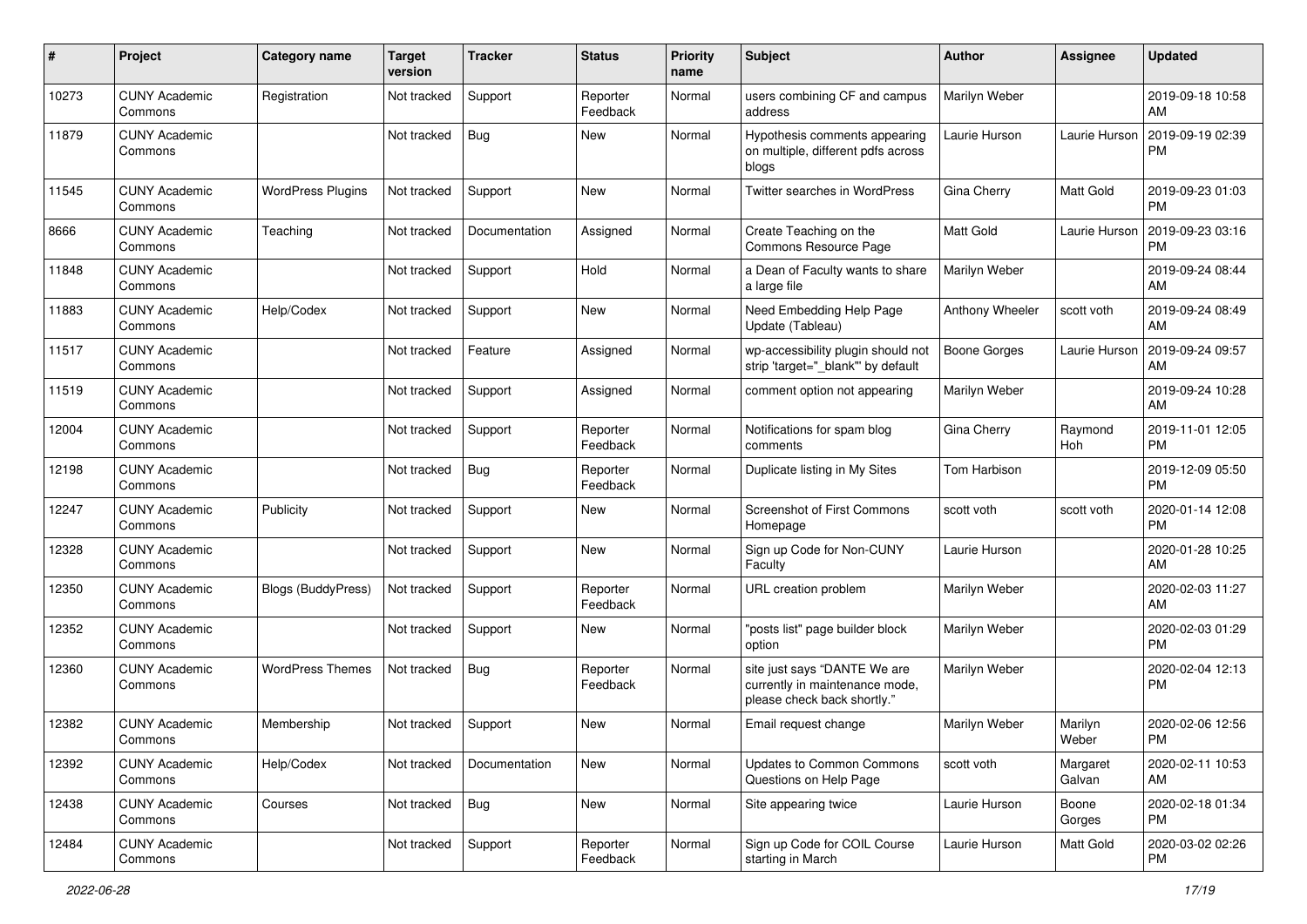| #     | Project                         | <b>Category name</b>     | <b>Target</b><br>version | <b>Tracker</b> | <b>Status</b>        | <b>Priority</b><br>name | <b>Subject</b>                                                   | <b>Author</b>         | <b>Assignee</b>       | <b>Updated</b>                |
|-------|---------------------------------|--------------------------|--------------------------|----------------|----------------------|-------------------------|------------------------------------------------------------------|-----------------------|-----------------------|-------------------------------|
| 12741 | <b>CUNY Academic</b><br>Commons | <b>WordPress Plugins</b> | Not tracked              | Support        | Reporter<br>Feedback | Normal                  | Tableau Public Viz Block                                         | Marilyn Weber         | Raymond<br>Hoh        | 2020-05-12 11:00<br>AM        |
| 12911 | <b>CUNY Academic</b><br>Commons |                          | Not tracked              | Feature        | <b>New</b>           | Normal                  | Block access to xmlrpc.php based<br>on User-Agent                | <b>Boone Gorges</b>   | Boone<br>Gorges       | 2020-06-09 05:12<br><b>PM</b> |
| 13034 | <b>CUNY Academic</b><br>Commons |                          | Not tracked              | Support        | Reporter<br>Feedback | Normal                  | a site is asking people to join the<br>Commons to get a download | Marilyn Weber         |                       | 2020-07-12 07:23<br>AM        |
| 12436 | <b>CUNY Academic</b><br>Commons |                          | Not tracked              | <b>Bug</b>     | Assigned             | Normal                  | Nightly system downtime                                          | <b>Boone Gorges</b>   |                       | 2020-08-01 09:30<br>AM        |
| 13255 | <b>CUNY Academic</b><br>Commons |                          | Not tracked              | Support        | Reporter<br>Feedback | Normal                  | Accessibility problems                                           | Marilyn Weber         |                       | 2020-09-01 05:48<br><b>PM</b> |
| 13286 | <b>CUNY Academic</b><br>Commons |                          | Not tracked              | Support        | <b>New</b>           | Normal                  | problem connecting with<br>WordPress app                         | Marilyn Weber         | Raymond<br><b>Hoh</b> | 2020-09-08 11:16<br>AM        |
| 13328 | <b>CUNY Academic</b><br>Commons | Group Forums             | Not tracked              | <b>Bug</b>     | Reporter<br>Feedback | Normal                  | cross-posting in two related<br>groups                           | Marilyn Weber         | Raymond<br>Hoh        | 2020-09-15 10:39<br><b>PM</b> |
| 13430 | <b>CUNY Academic</b><br>Commons | Reply By Email           | Not tracked              | <b>Bug</b>     | <b>New</b>           | Normal                  | Delay in RBE                                                     | <b>Luke Waltzer</b>   | Raymond<br>Hoh        | 2020-10-13 11:16<br>AM        |
| 13975 | <b>CUNY Academic</b><br>Commons | Social Paper             | Not tracked              | Support        | Reporter<br>Feedback | Normal                  | can't approve comments on Social   Marilyn Weber<br>Paper paper  |                       |                       | 2021-02-12 09:33<br>AM        |
| 14074 | <b>CUNY Academic</b><br>Commons | WordPress (misc)         | Not tracked              | Support        | Reporter<br>Feedback | Normal                  | page password protection<br>problem                              | Marilyn Weber         |                       | 2021-03-02 11:03<br>AM        |
| 14398 | <b>CUNY Academic</b><br>Commons |                          | Not tracked              | Support        | Reporter<br>Feedback | Normal                  | Events plug-in notification<br>problem                           | Marilyn Weber         |                       | 2021-05-11 11:21<br>AM        |
| 14483 | <b>CUNY Academic</b><br>Commons | WordPress - Media        | Not tracked              | Bug            | Reporter<br>Feedback | Normal                  | Wordpress PDF Embed Stopped<br>Working after JITP Media Clone    | <b>Patrick DeDauw</b> | Boone<br>Gorges       | 2021-05-20 01:51<br><b>PM</b> |
| 13949 | <b>CUNY Academic</b><br>Commons |                          | Not tracked              | <b>Bug</b>     | New                  | Normal                  | Continued debugging of runaway<br>MySQL connections              | <b>Matt Gold</b>      | Boone<br>Gorges       | 2021-09-14 10:42<br>AM        |
| 14394 | <b>CUNY Academic</b><br>Commons |                          | Not tracked              | Feature        | <b>New</b>           | Normal                  | Commons News Site - redesign                                     | scott voth            | scott voth            | 2021-09-14 10:46<br>AM        |
| 14475 | <b>CUNY Academic</b><br>Commons |                          | Not tracked              | Publicity      | <b>New</b>           | Normal                  | <b>OER Showcase Page</b>                                         | Laurie Hurson         | Laurie Hurson         | 2021-09-14 10:46<br>AM        |
| 14538 | <b>CUNY Academic</b><br>Commons |                          | Not tracked              | Support        | Reporter<br>Feedback | Normal                  | Weebly To Commons                                                | Laurie Hurson         |                       | 2021-09-14 10:47<br>AM        |
| 14629 | <b>CUNY Academic</b><br>Commons |                          | Not tracked              | <b>Bug</b>     | Reporter<br>Feedback | Normal                  | Possible Post Order Bug?                                         | <b>Syelle Graves</b>  |                       | 2021-09-14 10:47<br>AM        |
| 14842 | <b>CUNY Academic</b><br>Commons |                          | Not tracked              | Support        | Reporter<br>Feedback | Normal                  | Question about widgets and block<br>editor                       | Gina Cherry           |                       | 2021-10-06 03:01<br><b>PM</b> |
| 14900 | <b>CUNY Academic</b><br>Commons |                          | Not tracked              | Support        | Reporter<br>Feedback | Normal                  | previous theme?                                                  | Marilyn Weber         |                       | 2021-10-25 10:31<br>AM        |